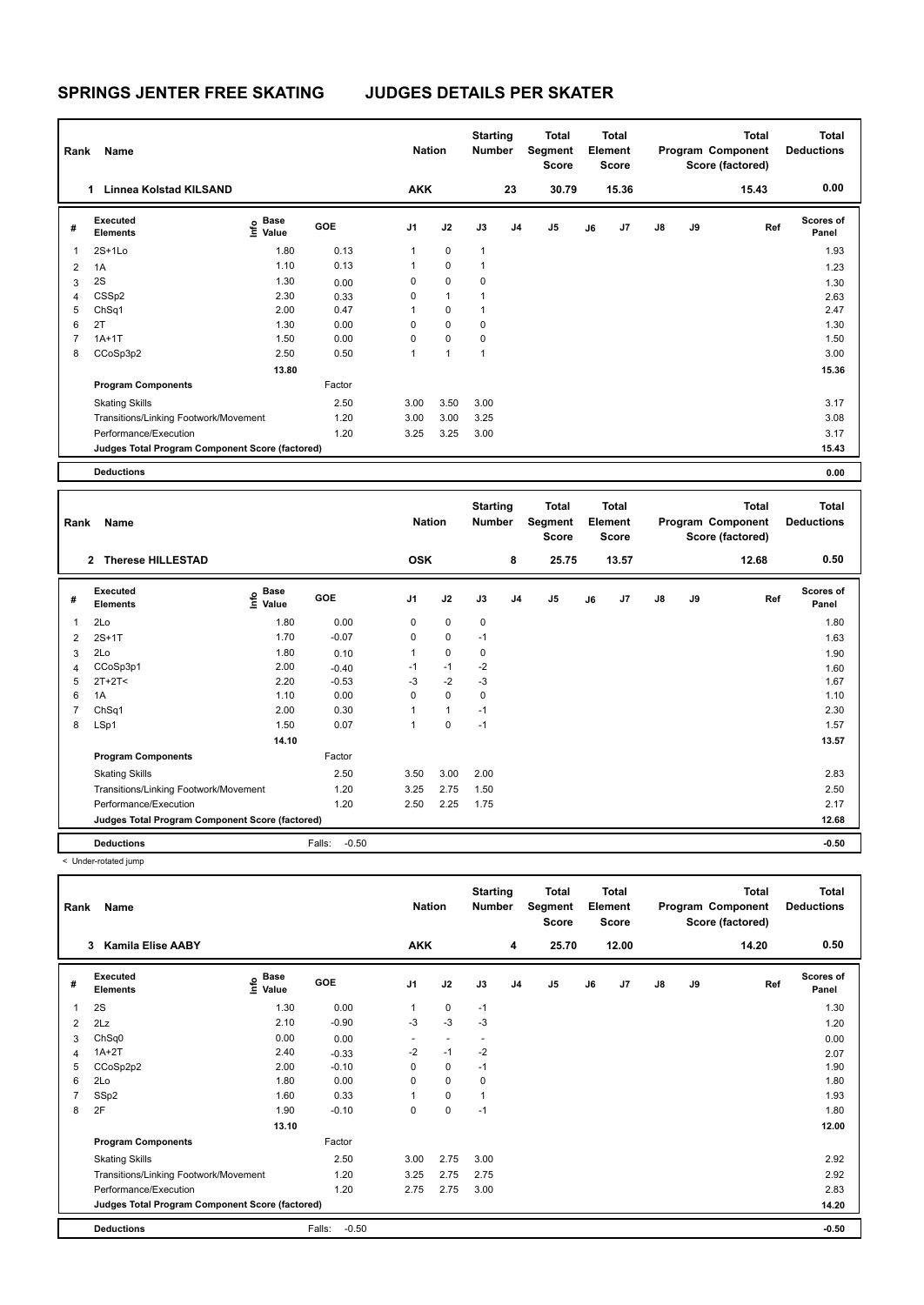| Rank           | Name                                            |                           |            | <b>Nation</b>  |                          | <b>Starting</b><br><b>Number</b> |                | <b>Total</b><br>Segment<br><b>Score</b> |    | Total<br>Element<br>Score |    |    | <b>Total</b><br>Program Component<br>Score (factored) | Total<br><b>Deductions</b> |
|----------------|-------------------------------------------------|---------------------------|------------|----------------|--------------------------|----------------------------------|----------------|-----------------------------------------|----|---------------------------|----|----|-------------------------------------------------------|----------------------------|
|                | 4 Sofie Nedrum JACOBSEN                         |                           |            | <b>LKK</b>     |                          |                                  | 13             | 25.26                                   |    | 10.86                     |    |    | 14.40                                                 | 0.00                       |
| #              | Executed<br><b>Elements</b>                     | Base<br>e Base<br>E Value | <b>GOE</b> | J <sub>1</sub> | J2                       | J3                               | J <sub>4</sub> | J <sub>5</sub>                          | J6 | J7                        | J8 | J9 | Ref                                                   | <b>Scores of</b><br>Panel  |
| 1              | 1A                                              | 1.10                      | 0.20       | 1              | $\mathbf{1}$             | $\mathbf{1}$                     |                |                                         |    |                           |    |    |                                                       | 1.30                       |
| 2              | 1F                                              | 0.50                      | 0.13       | 1              | $\Omega$                 | 1                                |                |                                         |    |                           |    |    |                                                       | 0.63                       |
| 3              | SSpB                                            | 1.10                      | 0.50       |                | 1                        | 1                                |                |                                         |    |                           |    |    |                                                       | 1.60                       |
| 4              | ChSq1                                           | 2.00                      | 0.70       |                | 1                        |                                  |                |                                         |    |                           |    |    |                                                       | 2.70                       |
| 5              | 1Lo                                             | 0.50                      | 0.13       |                | 0                        | 1                                |                |                                         |    |                           |    |    |                                                       | 0.63                       |
| 6              | 1Lz+1Lo                                         | 1.10                      | 0.00       | 0              | $\mathbf 0$              | 0                                |                |                                         |    |                           |    |    |                                                       | 1.10                       |
| $\overline{7}$ | 1Lz                                             | 0.60                      | 0.13       | 1              | $\mathbf 0$              | 1                                |                |                                         |    |                           |    |    |                                                       | 0.73                       |
| 8              | $1A^*$                                          | 0.00                      | 0.00       | ٠              | $\overline{\phantom{a}}$ |                                  |                |                                         |    |                           |    |    |                                                       | 0.00                       |
| 9              | CCoSp3p1                                        | 2.00                      | 0.17       | 0              | $\mathbf 0$              | 1                                |                |                                         |    |                           |    |    |                                                       | 2.17                       |
|                |                                                 | 8.90                      |            |                |                          |                                  |                |                                         |    |                           |    |    |                                                       | 10.86                      |
|                | <b>Program Components</b>                       |                           | Factor     |                |                          |                                  |                |                                         |    |                           |    |    |                                                       |                            |
|                | <b>Skating Skills</b>                           |                           | 2.50       | 3.00           | 3.00                     | 3.00                             |                |                                         |    |                           |    |    |                                                       | 3.00                       |
|                | Transitions/Linking Footwork/Movement           |                           | 1.20       | 3.00           | 3.00                     | 3.00                             |                |                                         |    |                           |    |    |                                                       | 3.00                       |
|                | Performance/Execution                           |                           | 1.20       | 2.50           | 2.75                     | 3.00                             |                |                                         |    |                           |    |    |                                                       | 2.75                       |
|                | Judges Total Program Component Score (factored) |                           |            |                |                          |                                  |                |                                         |    |                           |    |    |                                                       | 14.40                      |
|                | <b>Deductions</b>                               |                           |            |                |                          |                                  |                |                                         |    |                           |    |    |                                                       | 0.00                       |

\* Invalid element

| Rank           | Name                                            |                                  |                   | <b>Nation</b>  |             | <b>Starting</b><br><b>Number</b> |                | <b>Total</b><br>Segment<br><b>Score</b> |    | <b>Total</b><br>Element<br><b>Score</b> |               |    | <b>Total</b><br>Program Component<br>Score (factored) | <b>Total</b><br><b>Deductions</b> |
|----------------|-------------------------------------------------|----------------------------------|-------------------|----------------|-------------|----------------------------------|----------------|-----------------------------------------|----|-----------------------------------------|---------------|----|-------------------------------------------------------|-----------------------------------|
|                | <b>Idun LOFTHUS MORKEN</b><br>5                 |                                  |                   | ΟI             |             |                                  | 28             | 24.98                                   |    | 12.30                                   |               |    | 13.18                                                 | 0.50                              |
| #              | Executed<br><b>Elements</b>                     | <b>Base</b><br>e Base<br>⊆ Value | GOE               | J <sub>1</sub> | J2          | J3                               | J <sub>4</sub> | J5                                      | J6 | J7                                      | $\mathsf{J}8$ | J9 | Ref                                                   | <b>Scores of</b><br>Panel         |
| 1              | 1A+1A+SEQ                                       | 1.76                             | 0.00              | 0              | $\mathbf 0$ | $\mathbf 0$                      |                |                                         |    |                                         |               |    |                                                       | 1.76                              |
| 2              | 2S                                              | 1.30                             | 0.00              | 0              | $\mathbf 0$ | 0                                |                |                                         |    |                                         |               |    |                                                       | 1.30                              |
| 3              | CCoSp3p2                                        | 2.50                             | 0.33              |                | $\mathbf 0$ | 1                                |                |                                         |    |                                         |               |    |                                                       | 2.83                              |
| 4              | ChSq1                                           | 2.00                             | 0.47              |                | $\mathbf 0$ | 1                                |                |                                         |    |                                         |               |    |                                                       | 2.47                              |
| 5              | SSp2                                            | 1.60                             | 0.07              |                | $\mathbf 0$ | $-1$                             |                |                                         |    |                                         |               |    |                                                       | 1.67                              |
| 6              | 2Lo<<                                           | 0.50                             | $-0.30$           | $-3$           | $-3$        | $-3$                             |                |                                         |    |                                         |               |    |                                                       | 0.20                              |
| $\overline{7}$ | 2S                                              | 1.30                             | 0.00              | 0              | $\mathbf 0$ | 0                                |                |                                         |    |                                         |               |    |                                                       | 1.30                              |
| 8              | 1A+1Lo<<                                        | 1.10                             | $-0.33$           | $-2$           | $-1$        | $-2$                             |                |                                         |    |                                         |               |    |                                                       | 0.77                              |
|                |                                                 | 12.06                            |                   |                |             |                                  |                |                                         |    |                                         |               |    |                                                       | 12.30                             |
|                | <b>Program Components</b>                       |                                  | Factor            |                |             |                                  |                |                                         |    |                                         |               |    |                                                       |                                   |
|                | <b>Skating Skills</b>                           |                                  | 2.50              | 2.25           | 3.25        | 2.75                             |                |                                         |    |                                         |               |    |                                                       | 2.75                              |
|                | Transitions/Linking Footwork/Movement           |                                  | 1.20              | 2.00           | 3.00        | 2.75                             |                |                                         |    |                                         |               |    |                                                       | 2.58                              |
|                | Performance/Execution                           |                                  | 1.20              | 2.25           | 2.75        | 3.00                             |                |                                         |    |                                         |               |    |                                                       | 2.67                              |
|                | Judges Total Program Component Score (factored) |                                  |                   |                |             |                                  |                |                                         |    |                                         |               |    |                                                       | 13.18                             |
|                | <b>Deductions</b>                               |                                  | Falls:<br>$-0.50$ |                |             |                                  |                |                                         |    |                                         |               |    |                                                       | $-0.50$                           |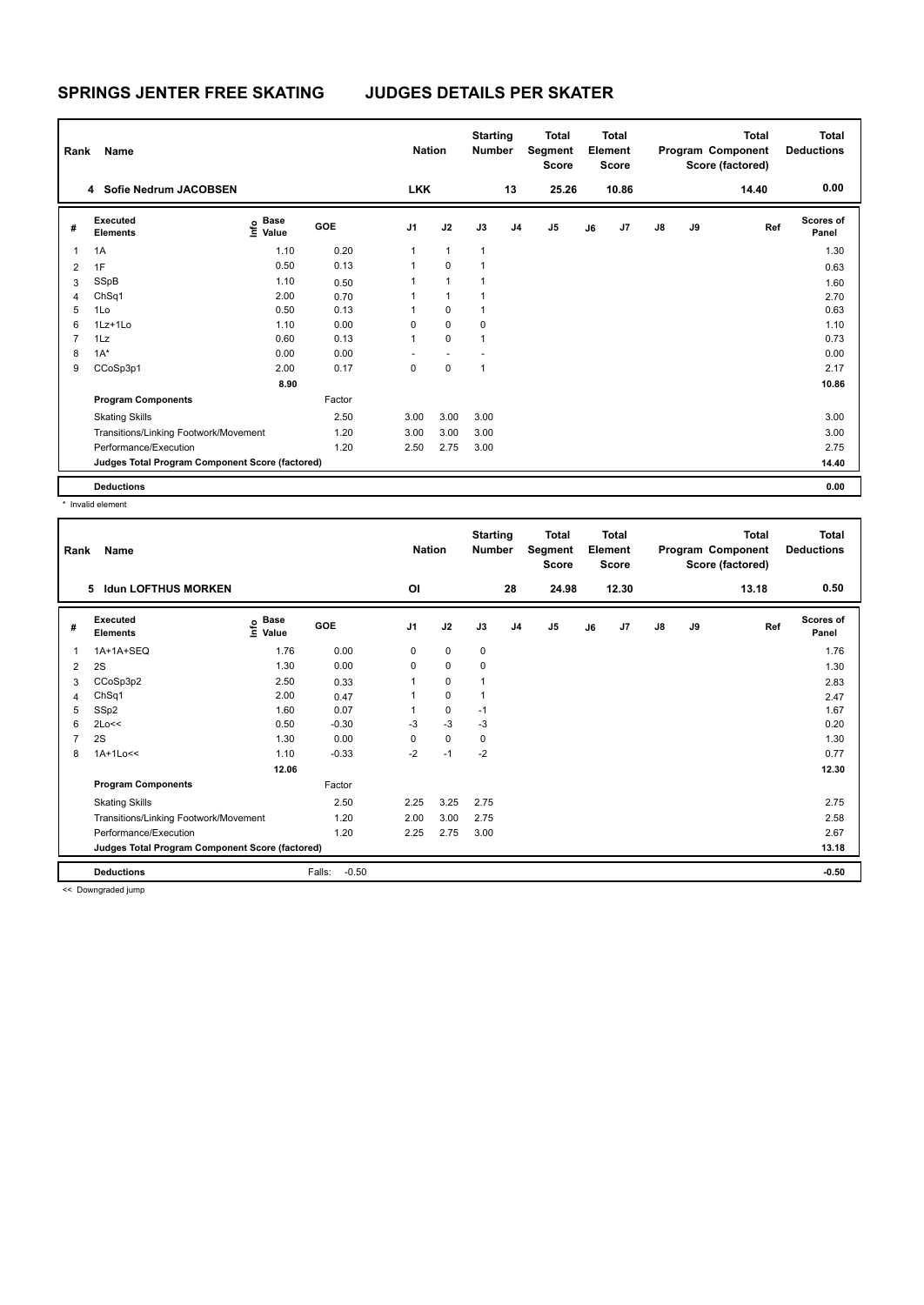| Rank | Name                                            |                                  |         | <b>Nation</b>  |             | <b>Starting</b><br><b>Number</b> |                | Total<br>Segment<br><b>Score</b> |    | Total<br>Element<br><b>Score</b> |               |    | <b>Total</b><br>Program Component<br>Score (factored) | <b>Total</b><br><b>Deductions</b> |
|------|-------------------------------------------------|----------------------------------|---------|----------------|-------------|----------------------------------|----------------|----------------------------------|----|----------------------------------|---------------|----|-------------------------------------------------------|-----------------------------------|
|      | Mia Alexandra RØSTAD SCHRØDER<br>6              |                                  |         | <b>SSK</b>     |             |                                  | 24             | 23.53                            |    | 13.10                            |               |    | 10.43                                                 | 0.00                              |
| #    | Executed<br><b>Elements</b>                     | <b>Base</b><br>e Base<br>⊆ Value | GOE     | J <sub>1</sub> | J2          | J3                               | J <sub>4</sub> | J <sub>5</sub>                   | J6 | J7                               | $\mathsf{J}8$ | J9 | Ref                                                   | <b>Scores of</b><br>Panel         |
| 1    | 2S                                              | 1.30                             | 0.00    | 0              | $\mathbf 0$ | 0                                |                |                                  |    |                                  |               |    |                                                       | 1.30                              |
| 2    | SSp1                                            | 1.30                             | $-0.10$ | 0              | $-1$        | 0                                |                |                                  |    |                                  |               |    |                                                       | 1.20                              |
| 3    | $1A+2T$                                         | 2.40                             | 0.00    | 0              | 0           | 0                                |                |                                  |    |                                  |               |    |                                                       | 2.40                              |
| 4    | ChSq1                                           | 2.00                             | 0.00    | 0              | $\pmb{0}$   | 0                                |                |                                  |    |                                  |               |    |                                                       | 2.00                              |
| 5    | $1A+1L0$                                        | 1.60                             | 0.00    | 0              | 0           | 0                                |                |                                  |    |                                  |               |    |                                                       | 1.60                              |
| 6    | 2T                                              | 1.30                             | 0.00    | 0              | $\mathbf 0$ | 0                                |                |                                  |    |                                  |               |    |                                                       | 1.30                              |
| 7    | 2S                                              | 1.30                             | $-0.20$ | $-1$           | $-1$        | $-1$                             |                |                                  |    |                                  |               |    |                                                       | 1.10                              |
| 8    | CCoSp3p2                                        | 2.50                             | $-0.30$ | $-1$           | $\mathbf 0$ | $-2$                             |                |                                  |    |                                  |               |    |                                                       | 2.20                              |
|      |                                                 | 13.70                            |         |                |             |                                  |                |                                  |    |                                  |               |    |                                                       | 13.10                             |
|      | <b>Program Components</b>                       |                                  | Factor  |                |             |                                  |                |                                  |    |                                  |               |    |                                                       |                                   |
|      | <b>Skating Skills</b>                           |                                  | 2.50    | 2.00           | 2.50        | 2.00                             |                |                                  |    |                                  |               |    |                                                       | 2.17                              |
|      | Transitions/Linking Footwork/Movement           |                                  | 1.20    | 2.00           | 2.50        | 1.50                             |                |                                  |    |                                  |               |    |                                                       | 2.00                              |
|      | Performance/Execution                           |                                  | 1.20    | 2.25           | 2.25        | 2.00                             |                |                                  |    |                                  |               |    |                                                       | 2.17                              |
|      | Judges Total Program Component Score (factored) |                                  |         |                |             |                                  |                |                                  |    |                                  |               |    |                                                       | 10.43                             |
|      | <b>Deductions</b>                               |                                  |         |                |             |                                  |                |                                  |    |                                  |               |    |                                                       | 0.00                              |

| Rank           | Name                                            |                                             |                   | <b>Nation</b>  |              | <b>Starting</b><br><b>Number</b> |                | <b>Total</b><br>Segment<br><b>Score</b> |    | <b>Total</b><br>Element<br><b>Score</b> |               |           | <b>Total</b><br>Program Component<br>Score (factored) | <b>Total</b><br><b>Deductions</b> |
|----------------|-------------------------------------------------|---------------------------------------------|-------------------|----------------|--------------|----------------------------------|----------------|-----------------------------------------|----|-----------------------------------------|---------------|-----------|-------------------------------------------------------|-----------------------------------|
|                | Alexandra BJØRGE<br>7                           |                                             |                   | OI             |              |                                  | 20             | 22.71                                   |    | 11.46                                   |               |           | 11.75                                                 | 0.50                              |
| #              | Executed<br><b>Elements</b>                     | <b>Base</b><br>e <sup>Base</sup><br>⊆ Value | <b>GOE</b>        | J <sub>1</sub> | J2           | J3                               | J <sub>4</sub> | J <sub>5</sub>                          | J6 | J <sub>7</sub>                          | $\mathsf{J}8$ | <b>J9</b> | Ref                                                   | <b>Scores of</b><br>Panel         |
| $\mathbf{1}$   | 1A+1A+SEQ                                       | 1.76                                        | $-0.13$           | $-1$           | $\mathbf 0$  | $-1$                             |                |                                         |    |                                         |               |           |                                                       | 1.63                              |
| 2              | CCoSp2p1                                        | 1.70                                        | $-0.30$           | $-1$           | $-1$         | $-1$                             |                |                                         |    |                                         |               |           |                                                       | 1.40                              |
| 3              | ChSq1                                           | 2.00                                        | 0.07              | 0              | $\mathbf{1}$ | $-1$                             |                |                                         |    |                                         |               |           |                                                       | 2.07                              |
| 4              | 2Lo                                             | 1.80                                        | $-0.90$           | $-3$           | $-3$         | $-3$                             |                |                                         |    |                                         |               |           |                                                       | 0.90                              |
| 5              | 2S                                              | 1.30                                        | 0.00              | 0              | $\mathbf 0$  | 0                                |                |                                         |    |                                         |               |           |                                                       | 1.30                              |
| 6              | 2Lo                                             | 1.80                                        | $-0.60$           | $-2$           | $-2$         | $-2$                             |                |                                         |    |                                         |               |           |                                                       | 1.20                              |
| $\overline{7}$ | SSp2                                            | 1.60                                        | 0.33              | 1              | $\mathbf{1}$ | 0                                |                |                                         |    |                                         |               |           |                                                       | 1.93                              |
| 8              | 2T                                              | 1.30                                        | $-0.27$           | $-1$           | $-1$         | $-2$                             |                |                                         |    |                                         |               |           |                                                       | 1.03                              |
|                |                                                 | 13.26                                       |                   |                |              |                                  |                |                                         |    |                                         |               |           |                                                       | 11.46                             |
|                | <b>Program Components</b>                       |                                             | Factor            |                |              |                                  |                |                                         |    |                                         |               |           |                                                       |                                   |
|                | <b>Skating Skills</b>                           |                                             | 2.50              | 2.50           | 3.00         | 1.75                             |                |                                         |    |                                         |               |           |                                                       | 2.42                              |
|                | Transitions/Linking Footwork/Movement           |                                             | 1.20              | 2.50           | 2.75         | 1.50                             |                |                                         |    |                                         |               |           |                                                       | 2.25                              |
|                | Performance/Execution                           |                                             | 1.20              | 3.00           | 2.75         | 1.75                             |                |                                         |    |                                         |               |           |                                                       | 2.50                              |
|                | Judges Total Program Component Score (factored) |                                             |                   |                |              |                                  |                |                                         |    |                                         |               |           |                                                       | 11.75                             |
|                | <b>Deductions</b>                               |                                             | Falls:<br>$-0.50$ |                |              |                                  |                |                                         |    |                                         |               |           |                                                       | $-0.50$                           |

| Rank | Name                                            |                              |                   | <b>Nation</b> |                | <b>Starting</b><br>Number |                | <b>Total</b><br>Segment<br><b>Score</b> |    | <b>Total</b><br>Element<br><b>Score</b> |               |    | <b>Total</b><br>Program Component<br>Score (factored) | Total<br><b>Deductions</b> |
|------|-------------------------------------------------|------------------------------|-------------------|---------------|----------------|---------------------------|----------------|-----------------------------------------|----|-----------------------------------------|---------------|----|-------------------------------------------------------|----------------------------|
|      | <b>Marie Pryme HYSTAD</b><br>8                  |                              |                   | <b>BKK</b>    |                |                           | 17             | 22.45                                   |    | 11.00                                   |               |    | 12.45                                                 | 1.00                       |
| #    | Executed<br><b>Elements</b>                     | <b>Base</b><br>lnfo<br>Value | GOE               | J1            | J2             | J3                        | J <sub>4</sub> | J <sub>5</sub>                          | J6 | J7                                      | $\mathsf{J}8$ | J9 | Ref                                                   | <b>Scores of</b><br>Panel  |
|      | $1A+1T$                                         | 1.50                         | 0.00              | 0             | 0              | 0                         |                |                                         |    |                                         |               |    |                                                       | 1.50                       |
| 2    | 2S                                              | 1.30                         | $-0.60$           | -3            | $-3$           | $-3$                      |                |                                         |    |                                         |               |    |                                                       | 0.70                       |
| 3    | 2Lo<<                                           | 0.50                         | $-0.30$           | $-3$          | $-3$           | -3                        |                |                                         |    |                                         |               |    |                                                       | 0.20                       |
| 4    | 2S                                              | 1.30                         | $-0.60$           | $-3$          | $-3$           | $-3$                      |                |                                         |    |                                         |               |    |                                                       | 0.70                       |
| 5    | CCoSp3p2                                        | 2.50                         | 0.33              | 1             | 0              | 1                         |                |                                         |    |                                         |               |    |                                                       | 2.83                       |
| 6    | 2F<                                             | 1.40                         | $-0.60$           | $-2$          | $-2$           | $-2$                      |                |                                         |    |                                         |               |    |                                                       | 0.80                       |
| 7    | ChSq1                                           | 2.00                         | 0.47              | 1             | $\mathbf 0$    | 1                         |                |                                         |    |                                         |               |    |                                                       | 2.47                       |
| 8    | SSp1                                            | 1.30                         | 0.50              | 1             | $\overline{1}$ | 1                         |                |                                         |    |                                         |               |    |                                                       | 1.80                       |
|      |                                                 | 11.80                        |                   |               |                |                           |                |                                         |    |                                         |               |    |                                                       | 11.00                      |
|      | <b>Program Components</b>                       |                              | Factor            |               |                |                           |                |                                         |    |                                         |               |    |                                                       |                            |
|      | <b>Skating Skills</b>                           |                              | 2.50              | 2.50          | 2.50           | 2.50                      |                |                                         |    |                                         |               |    |                                                       | 2.50                       |
|      | Transitions/Linking Footwork/Movement           |                              | 1.20              | 2.25          | 2.75           | 2.50                      |                |                                         |    |                                         |               |    |                                                       | 2.50                       |
|      | Performance/Execution                           |                              | 1.20              | 2.75          | 2.50           | 2.75                      |                |                                         |    |                                         |               |    |                                                       | 2.67                       |
|      | Judges Total Program Component Score (factored) |                              |                   |               |                |                           |                |                                         |    |                                         |               |    |                                                       | 12.45                      |
|      | <b>Deductions</b>                               |                              | $-1.00$<br>Falls: |               |                |                           |                |                                         |    |                                         |               |    |                                                       | $-1.00$                    |

< Under-rotated jump << Downgraded jump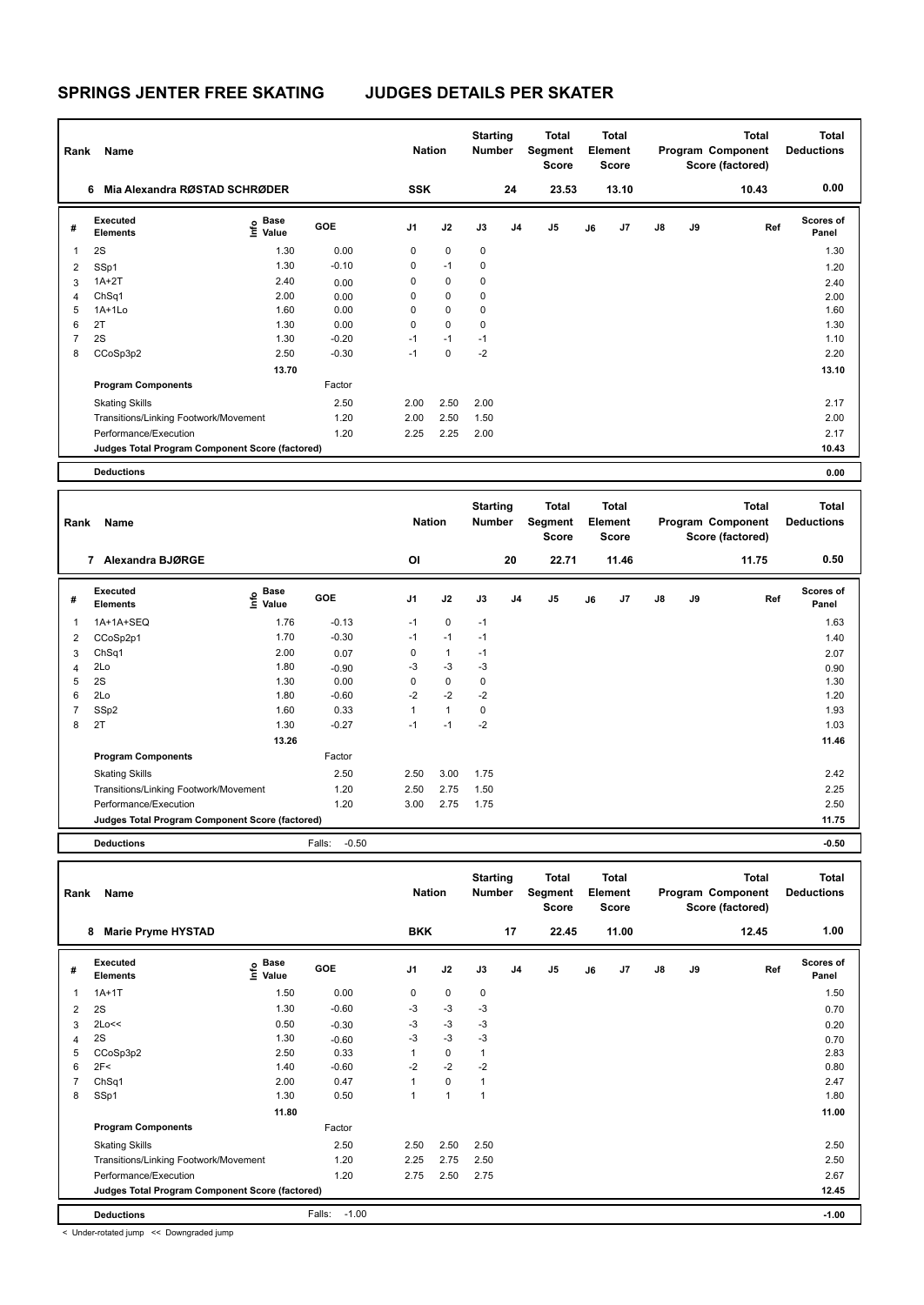| Rank | Name                                            |                                             |         | <b>Nation</b>  |                | <b>Starting</b><br><b>Number</b> |                | Total<br>Segment<br><b>Score</b> |    | <b>Total</b><br>Element<br><b>Score</b> |               |    | <b>Total</b><br>Program Component<br>Score (factored) | <b>Total</b><br><b>Deductions</b> |
|------|-------------------------------------------------|---------------------------------------------|---------|----------------|----------------|----------------------------------|----------------|----------------------------------|----|-----------------------------------------|---------------|----|-------------------------------------------------------|-----------------------------------|
|      | <b>Aurora TORRES HEYERDAHL</b><br>9             |                                             |         | <b>AKK</b>     |                |                                  | 18             | 22.06                            |    | 9.91                                    |               |    | 12.15                                                 | 0.00                              |
| #    | Executed<br><b>Elements</b>                     | <b>Base</b><br>e <sup>Base</sup><br>⊆ Value | GOE     | J <sub>1</sub> | J2             | J3                               | J <sub>4</sub> | J <sub>5</sub>                   | J6 | J7                                      | $\mathsf{J}8$ | J9 | Ref                                                   | <b>Scores of</b><br>Panel         |
|      | $1A+1T$                                         | 1.50                                        | 0.00    | 0              | $\mathbf 0$    | $\pmb{0}$                        |                |                                  |    |                                         |               |    |                                                       | 1.50                              |
| 2    | $1Lz+1L0$                                       | 1.10                                        | $-0.03$ | $-1$           | $\mathbf 0$    | 0                                |                |                                  |    |                                         |               |    |                                                       | 1.07                              |
| 3    | SSp1                                            | 1.30                                        | 0.50    | 0              | $\overline{2}$ | 1                                |                |                                  |    |                                         |               |    |                                                       | 1.80                              |
| 4    | 1Lo                                             | 0.50                                        | 0.07    | 1              | $\mathbf 0$    | 0                                |                |                                  |    |                                         |               |    |                                                       | 0.57                              |
| 5    | 1A                                              | 1.10                                        | 0.00    | 0              | 0              | 0                                |                |                                  |    |                                         |               |    |                                                       | 1.10                              |
| 6    | ChSq1                                           | 2.00                                        | 0.47    | 1              | $\mathbf 0$    | $\mathbf{1}$                     |                |                                  |    |                                         |               |    |                                                       | 2.47                              |
| 7    | 1F                                              | 0.50                                        | 0.00    | 0              | $\mathbf 0$    | 0                                |                |                                  |    |                                         |               |    |                                                       | 0.50                              |
| 8    | CoSp2pB                                         | 1.10                                        | $-0.20$ | $-2$           | $\mathbf 0$    | 0                                |                |                                  |    |                                         |               |    |                                                       | 0.90                              |
|      |                                                 | 9.10                                        |         |                |                |                                  |                |                                  |    |                                         |               |    |                                                       | 9.91                              |
|      | <b>Program Components</b>                       |                                             | Factor  |                |                |                                  |                |                                  |    |                                         |               |    |                                                       |                                   |
|      | <b>Skating Skills</b>                           |                                             | 2.50    | 2.25           | 2.75           | 2.25                             |                |                                  |    |                                         |               |    |                                                       | 2.42                              |
|      | Transitions/Linking Footwork/Movement           |                                             | 1.20    | 2.25           | 2.75           | 2.50                             |                |                                  |    |                                         |               |    |                                                       | 2.50                              |
|      | Performance/Execution                           |                                             | 1.20    | 2.50           | 2.75           | 2.50                             |                |                                  |    |                                         |               |    |                                                       | 2.58                              |
|      | Judges Total Program Component Score (factored) |                                             |         |                |                |                                  |                |                                  |    |                                         |               |    |                                                       | 12.15                             |
|      | <b>Deductions</b>                               |                                             |         |                |                |                                  |                |                                  |    |                                         |               |    |                                                       | 0.00                              |

| Rank           | Name                                            |                                  |                   | <b>Nation</b>  |             | <b>Starting</b><br>Number |                | Total<br>Segment<br><b>Score</b> |    | <b>Total</b><br>Element<br><b>Score</b> |               |    | <b>Total</b><br>Program Component<br>Score (factored) | <b>Total</b><br><b>Deductions</b> |
|----------------|-------------------------------------------------|----------------------------------|-------------------|----------------|-------------|---------------------------|----------------|----------------------------------|----|-----------------------------------------|---------------|----|-------------------------------------------------------|-----------------------------------|
|                | <b>Victoria TVEDT</b><br>10                     |                                  |                   | <b>AKK</b>     |             |                           | 26             | 21.36                            |    | 11.23                                   |               |    | 10.63                                                 | 0.50                              |
| #              | Executed<br><b>Elements</b>                     | <b>Base</b><br>e Base<br>⊑ Value | <b>GOE</b>        | J <sub>1</sub> | J2          | J3                        | J <sub>4</sub> | J <sub>5</sub>                   | J6 | J <sub>7</sub>                          | $\mathsf{J}8$ | J9 | Ref                                                   | <b>Scores of</b><br>Panel         |
|                | $1A+1T$                                         | 1.50                             | 0.00              | 0              | $\mathbf 0$ | $\mathbf 0$               |                |                                  |    |                                         |               |    |                                                       | 1.50                              |
| 2              | 2Lo                                             | 1.80                             | $-0.90$           | $-3$           | $-3$        | $-3$                      |                |                                  |    |                                         |               |    |                                                       | 0.90                              |
| 3              | CCoSp3p1                                        | 2.00                             | 0.00              | 0              | $\mathbf 0$ | 0                         |                |                                  |    |                                         |               |    |                                                       | 2.00                              |
| $\overline{4}$ | 1Lz+1Lo                                         | 1.10                             | $-0.10$           | $-1$           | $-1$        | $-1$                      |                |                                  |    |                                         |               |    |                                                       | 1.00                              |
| 5              | ChSq1                                           | 2.00                             | 0.00              | 0              | $\mathbf 0$ | 0                         |                |                                  |    |                                         |               |    |                                                       | 2.00                              |
| 6              | 2S                                              | 1.30                             | $-0.20$           | $-1$           | $-1$        | $-1$                      |                |                                  |    |                                         |               |    |                                                       | 1.10                              |
| 7              | 1A                                              | 1.10                             | 0.00              | 0              | $\mathbf 0$ | 0                         |                |                                  |    |                                         |               |    |                                                       | 1.10                              |
| 8              | SSp1                                            | 1.30                             | 0.33              | $\mathbf 0$    | 1           | 1                         |                |                                  |    |                                         |               |    |                                                       | 1.63                              |
|                |                                                 | 12.10                            |                   |                |             |                           |                |                                  |    |                                         |               |    |                                                       | 11.23                             |
|                | <b>Program Components</b>                       |                                  | Factor            |                |             |                           |                |                                  |    |                                         |               |    |                                                       |                                   |
|                | <b>Skating Skills</b>                           |                                  | 2.50              | 2.25           | 2.25        | 2.00                      |                |                                  |    |                                         |               |    |                                                       | 2.17                              |
|                | Transitions/Linking Footwork/Movement           |                                  | 1.20              | 2.25           | 2.25        | 2.00                      |                |                                  |    |                                         |               |    |                                                       | 2.17                              |
|                | Performance/Execution                           |                                  | 1.20              | 2.50           | 2.00        | 2.00                      |                |                                  |    |                                         |               |    |                                                       | 2.17                              |
|                | Judges Total Program Component Score (factored) |                                  |                   |                |             |                           |                |                                  |    |                                         |               |    |                                                       | 10.63                             |
|                | <b>Deductions</b>                               |                                  | $-0.50$<br>Falls: |                |             |                           |                |                                  |    |                                         |               |    |                                                       | $-0.50$                           |

! Not clear edge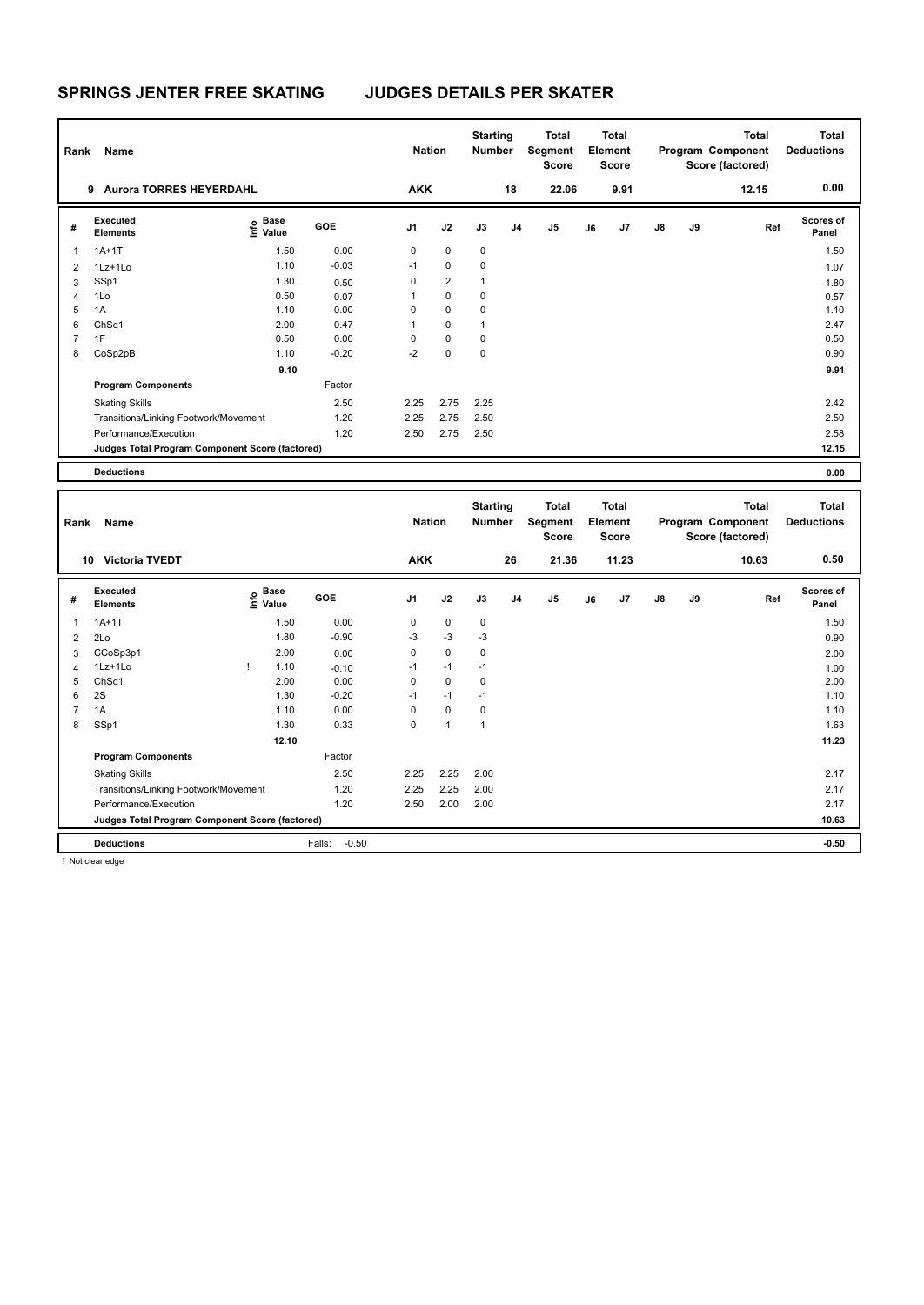| Rank | Name                                            |                           |            | <b>Nation</b>  |                | <b>Starting</b><br><b>Number</b> |                | Total<br>Segment<br>Score |    | <b>Total</b><br>Element<br>Score |               |    | Total<br>Program Component<br>Score (factored) | <b>Total</b><br><b>Deductions</b> |
|------|-------------------------------------------------|---------------------------|------------|----------------|----------------|----------------------------------|----------------|---------------------------|----|----------------------------------|---------------|----|------------------------------------------------|-----------------------------------|
| 11   | <b>ISA Harsjøen DEVERILL</b>                    |                           |            | <b>AKK</b>     |                |                                  | 9              | 20.89                     |    | 8.74                             |               |    | 12.15                                          | 0.00                              |
| #    | Executed<br><b>Elements</b>                     | Base<br>e Base<br>⊆ Value | <b>GOE</b> | J <sub>1</sub> | J2             | J3                               | J <sub>4</sub> | J <sub>5</sub>            | J6 | J7                               | $\mathsf{J}8$ | J9 | Ref                                            | <b>Scores of</b><br>Panel         |
| 1    | 2Lo<<                                           | 0.50                      | $-0.20$    | $-2$           | $-1$           | $-3$                             |                |                           |    |                                  |               |    |                                                | 0.30                              |
| 2    | 2S                                              | 1.30                      | $-0.60$    | -3             | $-3$           | $-3$                             |                |                           |    |                                  |               |    |                                                | 0.70                              |
| 3    | SSp1                                            | 1.30                      | 0.33       | 1              | $\mathbf 0$    | 1                                |                |                           |    |                                  |               |    |                                                | 1.63                              |
| 4    | 2S+SEQ                                          | 1.04                      | $-0.53$    | $-3$           | $-2$           | $-3$                             |                |                           |    |                                  |               |    |                                                | 0.51                              |
| 5    | 1F                                              | 0.50                      | 0.00       | 0              | $\mathbf 0$    | 0                                |                |                           |    |                                  |               |    |                                                | 0.50                              |
| 6    | ChSq1                                           | 2.00                      | 0.70       | 1              | $\overline{1}$ | 1                                |                |                           |    |                                  |               |    |                                                | 2.70                              |
|      | CCoSp2p1                                        | 1.70                      | $-0.40$    | $-1$           | $-1$           | $-2$                             |                |                           |    |                                  |               |    |                                                | 1.30                              |
| 8    | 1A                                              | 1.10                      | 0.00       | 0              | $\mathbf 0$    | $\mathbf 0$                      |                |                           |    |                                  |               |    |                                                | 1.10                              |
|      |                                                 | 9.44                      |            |                |                |                                  |                |                           |    |                                  |               |    |                                                | 8.74                              |
|      | <b>Program Components</b>                       |                           | Factor     |                |                |                                  |                |                           |    |                                  |               |    |                                                |                                   |
|      | <b>Skating Skills</b>                           |                           | 2.50       | 2.25           | 2.75           | 2.50                             |                |                           |    |                                  |               |    |                                                | 2.50                              |
|      | Transitions/Linking Footwork/Movement           |                           | 1.20       | 2.00           | 2.50           | 2.50                             |                |                           |    |                                  |               |    |                                                | 2.33                              |
|      | Performance/Execution                           |                           | 1.20       | 2.50           | 2.50           | 2.75                             |                |                           |    |                                  |               |    |                                                | 2.58                              |
|      | Judges Total Program Component Score (factored) |                           |            |                |                |                                  |                |                           |    |                                  |               |    |                                                | 12.15                             |
|      | <b>Deductions</b>                               |                           |            |                |                |                                  |                |                           |    |                                  |               |    |                                                | 0.00                              |

| Rank           | Name                                            |                              |                   | <b>Nation</b>  |             | <b>Starting</b><br><b>Number</b> |                | Total<br>Segment<br><b>Score</b> |    | Total<br>Element<br><b>Score</b> |    |    | <b>Total</b><br>Program Component<br>Score (factored) | <b>Total</b><br><b>Deductions</b> |
|----------------|-------------------------------------------------|------------------------------|-------------------|----------------|-------------|----------------------------------|----------------|----------------------------------|----|----------------------------------|----|----|-------------------------------------------------------|-----------------------------------|
|                | Andrea AASBØ DIETRICHSON<br>12                  |                              |                   | <b>OSK</b>     |             |                                  | 30             | 20.67                            |    | 9.92                             |    |    | 11.75                                                 | 1.00                              |
| #              | Executed<br><b>Elements</b>                     | <b>Base</b><br>lnfo<br>Value | GOE               | J <sub>1</sub> | J2          | J3                               | J <sub>4</sub> | J5                               | J6 | J <sub>7</sub>                   | J8 | J9 | Ref                                                   | <b>Scores of</b><br>Panel         |
| $\mathbf{1}$   | 1A                                              | 1.10                         | 0.07              | 1              | 0           | 0                                |                |                                  |    |                                  |    |    |                                                       | 1.17                              |
| $\overline{2}$ | 1Lze+1Lo                                        | 1.00                         | $-0.13$           | $-2$           | $\mathbf 0$ | $-2$                             |                |                                  |    |                                  |    |    |                                                       | 0.87                              |
| 3              | 2S                                              | 1.30                         | $-0.60$           | $-3$           | $-3$        | -3                               |                |                                  |    |                                  |    |    |                                                       | 0.70                              |
| 4              | CCoSp3pB                                        | 1.70                         | $-0.10$           | $-1$           | $\mathbf 0$ | 0                                |                |                                  |    |                                  |    |    |                                                       | 1.60                              |
| 5              | 1F+1A+SEQ                                       | 1.28                         | 0.00              | 0              | 0           | 0                                |                |                                  |    |                                  |    |    |                                                       | 1.28                              |
| 6              | 2S                                              | 1.30                         | $-0.60$           | $-3$           | $-3$        | $-3$                             |                |                                  |    |                                  |    |    |                                                       | 0.70                              |
| 7              | CSSpB                                           | 1.60                         | 0.17              | $\Omega$       | 1           | 0                                |                |                                  |    |                                  |    |    |                                                       | 1.77                              |
| 8              | ChSq1                                           | 2.00                         | $-0.17$           | 0              | 0           | $-1$                             |                |                                  |    |                                  |    |    |                                                       | 1.83                              |
|                |                                                 | 11.28                        |                   |                |             |                                  |                |                                  |    |                                  |    |    |                                                       | 9.92                              |
|                | <b>Program Components</b>                       |                              | Factor            |                |             |                                  |                |                                  |    |                                  |    |    |                                                       |                                   |
|                | <b>Skating Skills</b>                           |                              | 2.50              | 2.25           | 2.75        | 2.25                             |                |                                  |    |                                  |    |    |                                                       | 2.42                              |
|                | Transitions/Linking Footwork/Movement           |                              | 1.20              | 2.25           | 2.75        | 2.00                             |                |                                  |    |                                  |    |    |                                                       | 2.33                              |
|                | Performance/Execution                           |                              | 1.20              | 2.25           | 2.50        | 2.50                             |                |                                  |    |                                  |    |    |                                                       | 2.42                              |
|                | Judges Total Program Component Score (factored) |                              |                   |                |             |                                  |                |                                  |    |                                  |    |    |                                                       | 11.75                             |
|                | <b>Deductions</b>                               |                              | Falls:<br>$-1.00$ |                |             |                                  |                |                                  |    |                                  |    |    |                                                       | $-1.00$                           |

| Rank | Name                                            |                                  |         | <b>Nation</b>  |             | <b>Starting</b><br><b>Number</b> |    | Total<br>Segment<br><b>Score</b> |    | <b>Total</b><br>Element<br><b>Score</b> |               |    | <b>Total</b><br>Program Component<br>Score (factored) | Total<br><b>Deductions</b> |
|------|-------------------------------------------------|----------------------------------|---------|----------------|-------------|----------------------------------|----|----------------------------------|----|-----------------------------------------|---------------|----|-------------------------------------------------------|----------------------------|
|      | <b>Emma Kristine FJELDLY</b><br>13              |                                  |         | <b>AKK</b>     |             |                                  | 22 | 20.53                            |    | 9.50                                    |               |    | 11.03                                                 | 0.00                       |
| #    | Executed<br><b>Elements</b>                     | <b>Base</b><br>e Base<br>⊆ Value | GOE     | J <sub>1</sub> | J2          | J3                               | J4 | J5                               | J6 | J7                                      | $\mathsf{J}8$ | J9 | Ref                                                   | Scores of<br>Panel         |
| 1    | 1A                                              | 1.10                             | 0.00    | 0              | $\mathbf 0$ | 0                                |    |                                  |    |                                         |               |    |                                                       | 1.10                       |
| 2    | 1Lz                                             | 0.60                             | 0.13    | 1              | 0           | $\mathbf{1}$                     |    |                                  |    |                                         |               |    |                                                       | 0.73                       |
| 3    | 2S                                              | 1.30                             | $-0.13$ | $-1$           | $\mathbf 0$ | $-1$                             |    |                                  |    |                                         |               |    |                                                       | 1.17                       |
| 4    | ChSq1                                           | 2.00                             | 0.23    | 0              | $\mathbf 0$ | $\mathbf{1}$                     |    |                                  |    |                                         |               |    |                                                       | 2.23                       |
| 5    | SSp1                                            | 1.30                             | 0.50    |                | 1           | $\mathbf{1}$                     |    |                                  |    |                                         |               |    |                                                       | 1.80                       |
| 6    | 1Lo+1Lo                                         | 1.00                             | 0.00    | 0              | $\pmb{0}$   | $\mathbf 0$                      |    |                                  |    |                                         |               |    |                                                       | 1.00                       |
| 7    | 2S                                              | 1.30                             | $-0.53$ | $-3$           | $-2$        | $-3$                             |    |                                  |    |                                         |               |    |                                                       | 0.77                       |
| 8    | CoSp2pB                                         | 1.10                             | $-0.40$ | $-1$           | $-1$        | $-2$                             |    |                                  |    |                                         |               |    |                                                       | 0.70                       |
|      |                                                 | 9.70                             |         |                |             |                                  |    |                                  |    |                                         |               |    |                                                       | 9.50                       |
|      | <b>Program Components</b>                       |                                  | Factor  |                |             |                                  |    |                                  |    |                                         |               |    |                                                       |                            |
|      | <b>Skating Skills</b>                           |                                  | 2.50    | 2.25           | 2.25        | 2.25                             |    |                                  |    |                                         |               |    |                                                       | 2.25                       |
|      | Transitions/Linking Footwork/Movement           |                                  | 1.20    | 2.25           | 2.00        | 2.25                             |    |                                  |    |                                         |               |    |                                                       | 2.17                       |
|      | Performance/Execution                           |                                  | 1.20    | 2.50           | 2.00        | 2.50                             |    |                                  |    |                                         |               |    |                                                       | 2.33                       |
|      | Judges Total Program Component Score (factored) |                                  |         |                |             |                                  |    |                                  |    |                                         |               |    |                                                       | 11.03                      |
|      | <b>Deductions</b>                               |                                  |         |                |             |                                  |    |                                  |    |                                         |               |    |                                                       | 0.00                       |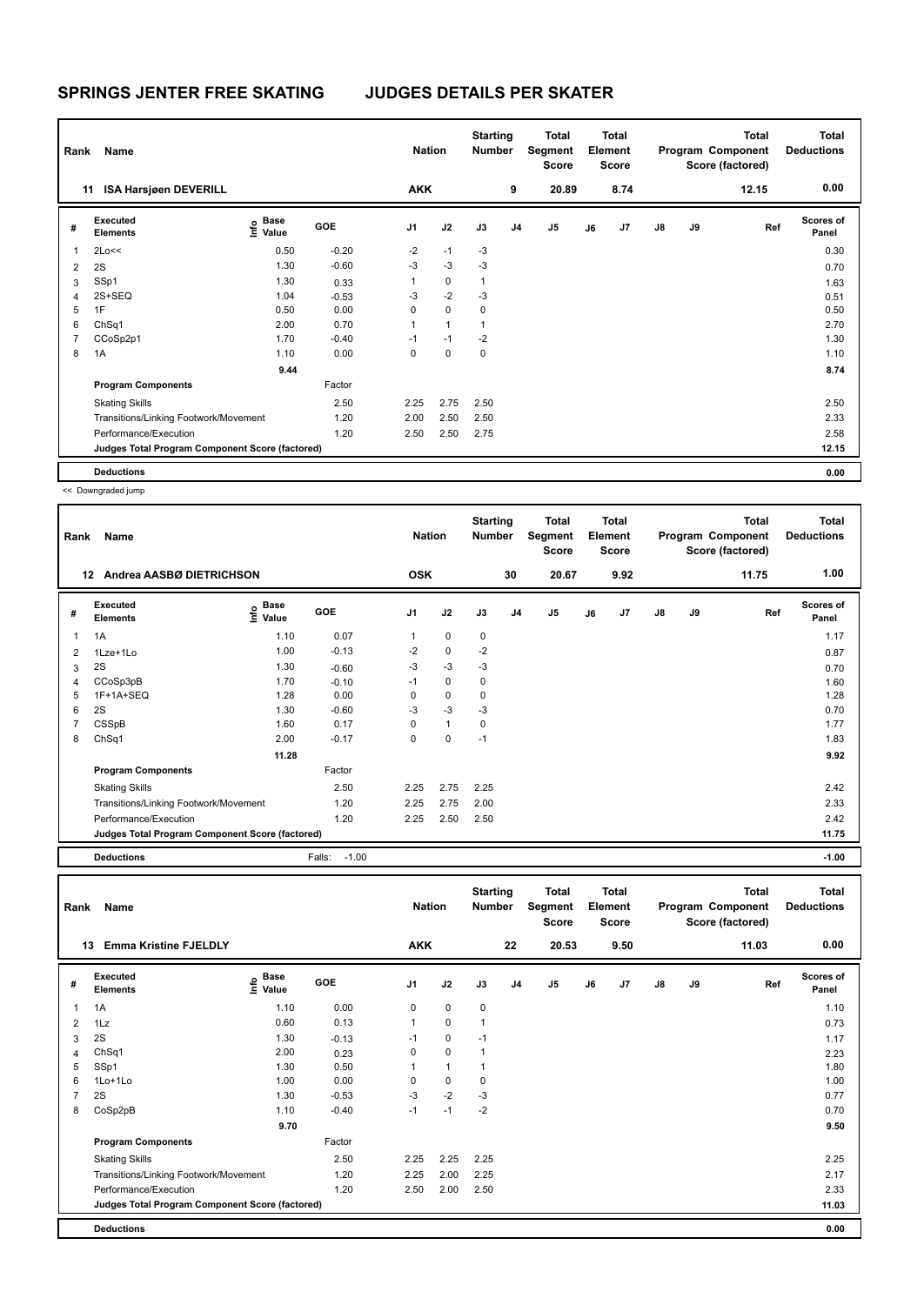| Rank           | Name                                            |                                      |         | <b>Nation</b>  |              | <b>Starting</b><br><b>Number</b> |    | Total<br>Segment<br>Score |    | <b>Total</b><br>Element<br><b>Score</b> |               |    | <b>Total</b><br>Program Component<br>Score (factored) | <b>Total</b><br><b>Deductions</b> |
|----------------|-------------------------------------------------|--------------------------------------|---------|----------------|--------------|----------------------------------|----|---------------------------|----|-----------------------------------------|---------------|----|-------------------------------------------------------|-----------------------------------|
|                | <b>Johanne Bang NES</b><br>14                   |                                      |         | <b>AKK</b>     |              |                                  | 27 | 20.43                     |    | 9.90                                    |               |    | 10.53                                                 | 0.00                              |
| #              | Executed<br><b>Elements</b>                     | Base<br>e <sup>Base</sup><br>⊆ Value | GOE     | J <sub>1</sub> | J2           | J3                               | J4 | J <sub>5</sub>            | J6 | J7                                      | $\mathsf{J}8$ | J9 | Ref                                                   | <b>Scores of</b><br>Panel         |
| $\overline{1}$ | 1A                                              | 1.10                                 | 0.07    | 0              | $\mathbf{1}$ | $\mathbf 0$                      |    |                           |    |                                         |               |    |                                                       | 1.17                              |
| $\overline{2}$ | 2T <                                            | 0.90                                 | $-0.20$ | $-1$           | $-1$         | $-1$                             |    |                           |    |                                         |               |    |                                                       | 0.70                              |
| 3              | 2S                                              | 1.30                                 | 0.00    | 0              | 0            | 0                                |    |                           |    |                                         |               |    |                                                       | 1.30                              |
| 4              | CCoSp2p1                                        | 1.70                                 | 0.00    | 0              | $\mathbf 0$  | $\mathbf 0$                      |    |                           |    |                                         |               |    |                                                       | 1.70                              |
| 5              | ChSq1                                           | 2.00                                 | 0.23    | 0              | $\mathbf 0$  | 1                                |    |                           |    |                                         |               |    |                                                       | 2.23                              |
| 6              | 1Lze                                            | 0.50                                 | $-0.13$ | $-1$           | $-1$         | $-2$                             |    |                           |    |                                         |               |    |                                                       | 0.37                              |
| 7              | SSp2                                            | 1.60                                 | 0.33    | 1              | 0            | 1                                |    |                           |    |                                         |               |    |                                                       | 1.93                              |
| 8              | 1F                                              | 0.50                                 | 0.00    | 0              | $\mathbf 0$  | 0                                |    |                           |    |                                         |               |    |                                                       | 0.50                              |
|                |                                                 | 9.60                                 |         |                |              |                                  |    |                           |    |                                         |               |    |                                                       | 9.90                              |
|                | <b>Program Components</b>                       |                                      | Factor  |                |              |                                  |    |                           |    |                                         |               |    |                                                       |                                   |
|                | <b>Skating Skills</b>                           |                                      | 2.50    | 2.00           | 2.25         | 2.25                             |    |                           |    |                                         |               |    |                                                       | 2.17                              |
|                | Transitions/Linking Footwork/Movement           |                                      | 1.20    | 2.25           | 2.25         | 2.00                             |    |                           |    |                                         |               |    |                                                       | 2.17                              |
|                | Performance/Execution                           |                                      | 1.20    | 1.75           | 2.00         | 2.50                             |    |                           |    |                                         |               |    |                                                       | 2.08                              |
|                | Judges Total Program Component Score (factored) |                                      |         |                |              |                                  |    |                           |    |                                         |               |    |                                                       | 10.53                             |
|                | <b>Deductions</b>                               |                                      |         |                |              |                                  |    |                           |    |                                         |               |    |                                                       | 0.00                              |

< Under-rotated jump

| Rank | Name                                            |                                           |         | <b>Nation</b>  |             | <b>Starting</b><br><b>Number</b> |                | <b>Total</b><br>Segment<br>Score |    | <b>Total</b><br>Element<br><b>Score</b> |               |    | <b>Total</b><br>Program Component<br>Score (factored) | <b>Total</b><br><b>Deductions</b> |
|------|-------------------------------------------------|-------------------------------------------|---------|----------------|-------------|----------------------------------|----------------|----------------------------------|----|-----------------------------------------|---------------|----|-------------------------------------------------------|-----------------------------------|
| 15   | <b>Silje STÅLEN</b>                             |                                           |         | <b>TSK</b>     |             |                                  | 10             | 20.39                            |    | 10.46                                   |               |    | 9.93                                                  | 0.00                              |
| #    | Executed<br><b>Elements</b>                     | $\frac{e}{E}$ Base<br>$\frac{E}{E}$ Value | GOE     | J <sub>1</sub> | J2          | J3                               | J <sub>4</sub> | J5                               | J6 | J7                                      | $\mathsf{J}8$ | J9 | Ref                                                   | <b>Scores of</b><br>Panel         |
| 1    | 2S                                              | 1.30                                      | 0.07    | 0              | $\mathbf 0$ | $\mathbf{1}$                     |                |                                  |    |                                         |               |    |                                                       | 1.37                              |
| 2    | 1A                                              | 1.10                                      | $-0.13$ | $-1$           | 0           | $-1$                             |                |                                  |    |                                         |               |    |                                                       | 0.97                              |
| 3    | SSp1                                            | 1.30                                      | 0.33    |                | $\mathbf 0$ | 1                                |                |                                  |    |                                         |               |    |                                                       | 1.63                              |
| 4    | 2T                                              | 1.30                                      | 0.00    | 0              | $\mathbf 0$ | 0                                |                |                                  |    |                                         |               |    |                                                       | 1.30                              |
| 5    | $1A+1T$                                         | 1.50                                      | $-0.07$ | $-1$           | $\mathbf 0$ | 0                                |                |                                  |    |                                         |               |    |                                                       | 1.43                              |
| 6    | CCoSp3p1                                        | 2.00                                      | $-0.30$ | $-1$           | $-1$        | $-1$                             |                |                                  |    |                                         |               |    |                                                       | 1.70                              |
| 7    | 1F+1Lo<<                                        | 0.50                                      | $-0.27$ | $-3$           | $-2$        | -3                               |                |                                  |    |                                         |               |    |                                                       | 0.23                              |
| 8    | ChSq1                                           | 2.00                                      | $-0.17$ | 0              | $\pmb{0}$   | $-1$                             |                |                                  |    |                                         |               |    |                                                       | 1.83                              |
|      |                                                 | 11.00                                     |         |                |             |                                  |                |                                  |    |                                         |               |    |                                                       | 10.46                             |
|      | <b>Program Components</b>                       |                                           | Factor  |                |             |                                  |                |                                  |    |                                         |               |    |                                                       |                                   |
|      | <b>Skating Skills</b>                           |                                           | 2.50    | 2.25           | 2.50        | 2.00                             |                |                                  |    |                                         |               |    |                                                       | 2.25                              |
|      | Transitions/Linking Footwork/Movement           |                                           | 1.20    | 1.75           | 2.00        | 1.50                             |                |                                  |    |                                         |               |    |                                                       | 1.75                              |
|      | Performance/Execution                           |                                           | 1.20    | 1.75           | 2.00        | 1.75                             |                |                                  |    |                                         |               |    |                                                       | 1.83                              |
|      | Judges Total Program Component Score (factored) |                                           |         |                |             |                                  |                |                                  |    |                                         |               |    |                                                       | 9.93                              |
|      | <b>Deductions</b>                               |                                           |         |                |             |                                  |                |                                  |    |                                         |               |    |                                                       | 0.00                              |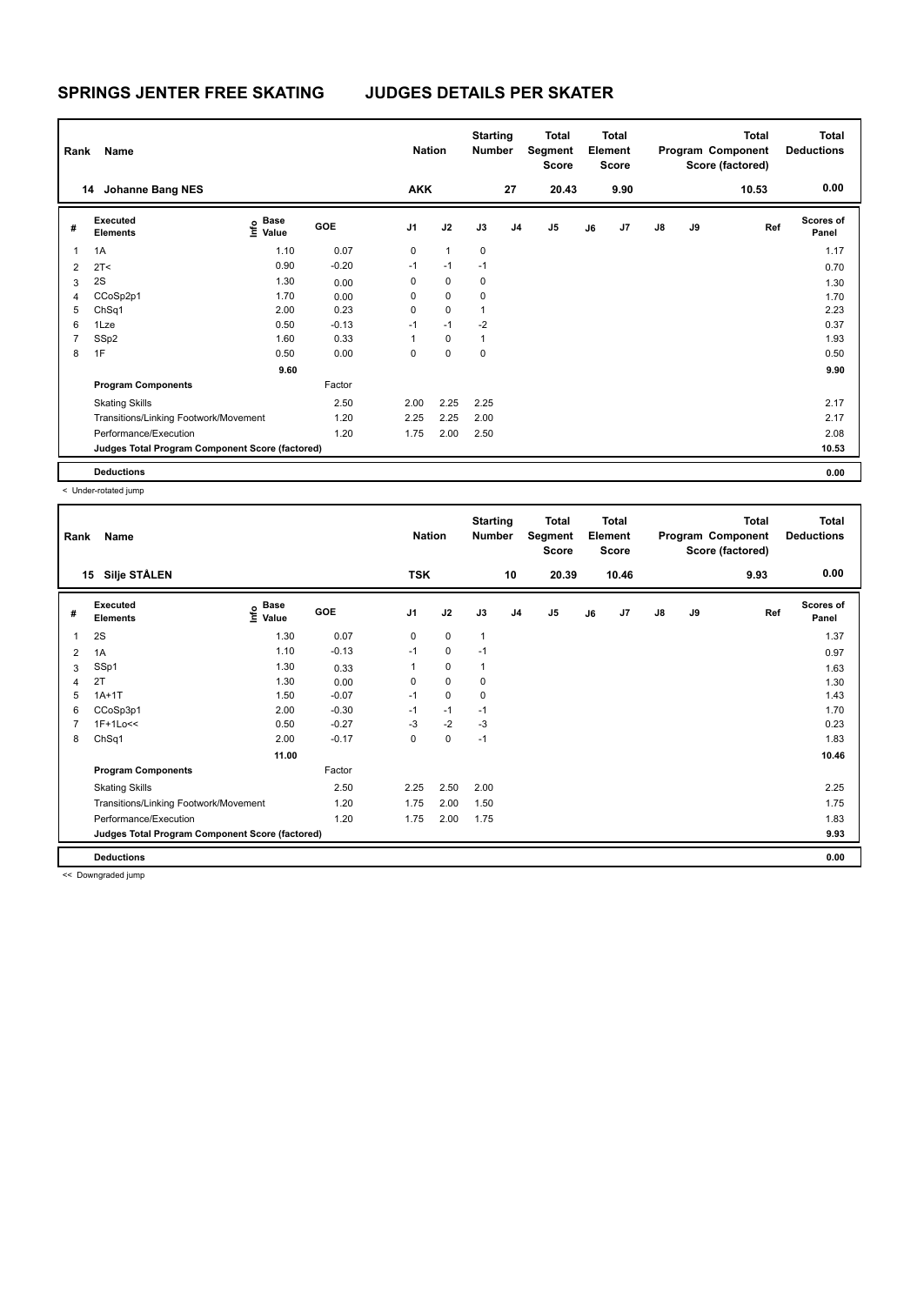| Rank | Name                                            |                                             |         | <b>Nation</b>  |              | <b>Starting</b><br><b>Number</b> |                | Total<br>Segment<br><b>Score</b> |    | Total<br>Element<br><b>Score</b> |               |    | <b>Total</b><br>Program Component<br>Score (factored) | <b>Total</b><br><b>Deductions</b> |
|------|-------------------------------------------------|---------------------------------------------|---------|----------------|--------------|----------------------------------|----------------|----------------------------------|----|----------------------------------|---------------|----|-------------------------------------------------------|-----------------------------------|
|      | Silje SLETTERØD<br>16                           |                                             |         | TT             |              |                                  | $\mathbf 2$    | 20.26                            |    | 10.86                            |               |    | 9.40                                                  | 0.00                              |
| #    | Executed<br><b>Elements</b>                     | <b>Base</b><br>e <sup>Base</sup><br>⊆ Value | GOE     | J <sub>1</sub> | J2           | J3                               | J <sub>4</sub> | J <sub>5</sub>                   | J6 | J7                               | $\mathsf{J}8$ | J9 | Ref                                                   | <b>Scores of</b><br>Panel         |
| 1    | $1A+1T$                                         | 1.50                                        | $-0.20$ | $-1$           | $-1$         | $-1$                             |                |                                  |    |                                  |               |    |                                                       | 1.30                              |
| 2    | $2S+1T$                                         | 1.70                                        | $-0.13$ | $-1$           | $\mathbf 0$  | $-1$                             |                |                                  |    |                                  |               |    |                                                       | 1.57                              |
| 3    | 1A                                              | 1.10                                        | $-0.07$ | 0              | $-1$         | 0                                |                |                                  |    |                                  |               |    |                                                       | 1.03                              |
| 4    | LSpB                                            | 1.20                                        | $-0.30$ | 0              | $-1$         | $-2$                             |                |                                  |    |                                  |               |    |                                                       | 0.90                              |
| 5    | ChSq1                                           | 2.00                                        | 0.23    | 0              | $\mathbf 0$  | 1                                |                |                                  |    |                                  |               |    |                                                       | 2.23                              |
| 6    | 2S                                              | 1.30                                        | $-0.47$ | $-2$           | $-3$         | $-2$                             |                |                                  |    |                                  |               |    |                                                       | 0.83                              |
|      | CCoSp3p1                                        | 2.00                                        | 0.50    | 1              | $\mathbf{1}$ | 1                                |                |                                  |    |                                  |               |    |                                                       | 2.50                              |
| 8    | 1F                                              | 0.50                                        | 0.00    | 0              | $\pmb{0}$    | 0                                |                |                                  |    |                                  |               |    |                                                       | 0.50                              |
|      |                                                 | 11.30                                       |         |                |              |                                  |                |                                  |    |                                  |               |    |                                                       | 10.86                             |
|      | <b>Program Components</b>                       |                                             | Factor  |                |              |                                  |                |                                  |    |                                  |               |    |                                                       |                                   |
|      | <b>Skating Skills</b>                           |                                             | 2.50    | 2.25           | 2.00         | 1.75                             |                |                                  |    |                                  |               |    |                                                       | 2.00                              |
|      | Transitions/Linking Footwork/Movement           |                                             | 1.20    | 1.75           | 2.00         | 1.75                             |                |                                  |    |                                  |               |    |                                                       | 1.83                              |
|      | Performance/Execution                           |                                             | 1.20    | 1.75           | 1.75         | 2.00                             |                |                                  |    |                                  |               |    |                                                       | 1.83                              |
|      | Judges Total Program Component Score (factored) |                                             |         |                |              |                                  |                |                                  |    |                                  |               |    |                                                       | 9.40                              |
|      | <b>Deductions</b>                               |                                             |         |                |              |                                  |                |                                  |    |                                  |               |    |                                                       | 0.00                              |

| Rank           | Name                                            |                   |         | <b>Nation</b>  |             | <b>Starting</b><br><b>Number</b> |                | <b>Total</b><br>Segment<br><b>Score</b> |    | <b>Total</b><br>Element<br><b>Score</b> |               |    | Total<br>Program Component<br>Score (factored) | <b>Total</b><br><b>Deductions</b> |
|----------------|-------------------------------------------------|-------------------|---------|----------------|-------------|----------------------------------|----------------|-----------------------------------------|----|-----------------------------------------|---------------|----|------------------------------------------------|-----------------------------------|
|                | Lise Andrea BJØRKLI RAMBERG<br>17               |                   |         | <b>FKK</b>     |             |                                  | 5              | 18.96                                   |    | 9.33                                    |               |    | 9.63                                           | 0.00                              |
| #              | <b>Executed</b><br><b>Elements</b>              | e Base<br>E Value | GOE     | J <sub>1</sub> | J2          | J3                               | J <sub>4</sub> | J5                                      | J6 | J7                                      | $\mathsf{J}8$ | J9 | Ref                                            | <b>Scores of</b><br>Panel         |
|                | $1Lo+2Lo<<$                                     | 1.00              | $-0.17$ | $-2$           | $-1$        | $-2$                             |                |                                         |    |                                         |               |    |                                                | 0.83                              |
| $\overline{2}$ | $1Lz+1T$                                        | 1.00              | $-0.07$ | $-2$           | $\mathbf 0$ | 0                                |                |                                         |    |                                         |               |    |                                                | 0.93                              |
| 3              | 1F                                              | 0.50              | 0.00    | $\mathbf 0$    | $\mathbf 0$ | $\mathbf 0$                      |                |                                         |    |                                         |               |    |                                                | 0.50                              |
| 4              | CCoSp2pB                                        | 1.50              | $-0.30$ | $-1$           | $-1$        | $-1$                             |                |                                         |    |                                         |               |    |                                                | 1.20                              |
| 5              | ChSq1                                           | 2.00              | 0.00    | 0              | $\mathbf 0$ | 0                                |                |                                         |    |                                         |               |    |                                                | 2.00                              |
| 6              | $2S+2T<<$                                       | 1.70              | $-0.53$ | $-3$           | $-2$        | $-3$                             |                |                                         |    |                                         |               |    |                                                | 1.17                              |
| 7              | 1A                                              | 1.10              | 0.00    | $\Omega$       | $\mathbf 0$ | 0                                |                |                                         |    |                                         |               |    |                                                | 1.10                              |
| 8              | CSSpB                                           | 1.60              | 0.00    | $\mathbf 0$    | $\mathbf 0$ | $\mathbf 0$                      |                |                                         |    |                                         |               |    |                                                | 1.60                              |
|                |                                                 | 10.40             |         |                |             |                                  |                |                                         |    |                                         |               |    |                                                | 9.33                              |
|                | <b>Program Components</b>                       |                   | Factor  |                |             |                                  |                |                                         |    |                                         |               |    |                                                |                                   |
|                | <b>Skating Skills</b>                           |                   | 2.50    | 2.25           | 2.25        | 2.00                             |                |                                         |    |                                         |               |    |                                                | 2.17                              |
|                | Transitions/Linking Footwork/Movement           |                   | 1.20    | 1.75           | 2.25        | 1.75                             |                |                                         |    |                                         |               |    |                                                | 1.92                              |
|                | Performance/Execution                           |                   | 1.20    | 1.50           | 2.00        | 1.25                             |                |                                         |    |                                         |               |    |                                                | 1.58                              |
|                | Judges Total Program Component Score (factored) |                   |         |                |             |                                  |                |                                         |    |                                         |               |    |                                                | 9.63                              |
|                | <b>Deductions</b>                               |                   |         |                |             |                                  |                |                                         |    |                                         |               |    |                                                | 0.00                              |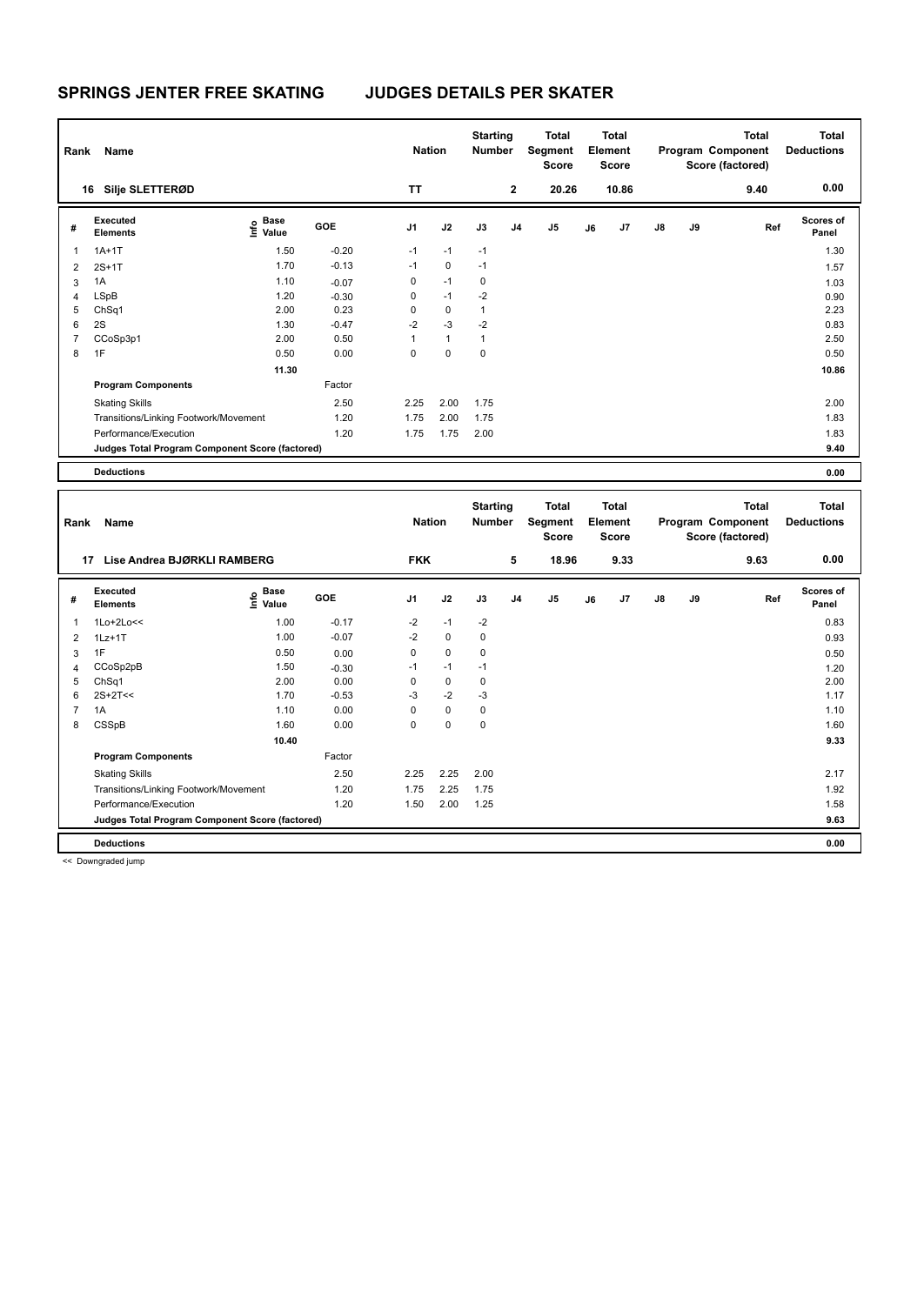| Rank           | Name                                            |                            |                   | <b>Nation</b>  |              | <b>Starting</b><br><b>Number</b> |                | Total<br>Segment<br><b>Score</b> |    | Total<br>Element<br><b>Score</b> |               |    | Total<br>Program Component<br>Score (factored) | <b>Total</b><br><b>Deductions</b> |
|----------------|-------------------------------------------------|----------------------------|-------------------|----------------|--------------|----------------------------------|----------------|----------------------------------|----|----------------------------------|---------------|----|------------------------------------------------|-----------------------------------|
| 18             | <b>Annika ISAKSEN</b>                           |                            |                   | <b>GKK</b>     |              |                                  | 3              | 18.41                            |    | 10.48                            |               |    | 9.93                                           | 2.00                              |
| #              | Executed<br><b>Elements</b>                     | Base<br>$\frac{e}{2}$ Base | GOE               | J <sub>1</sub> | J2           | J3                               | J <sub>4</sub> | J5                               | J6 | J7                               | $\mathsf{J}8$ | J9 | Ref                                            | <b>Scores of</b><br>Panel         |
| 1              | $1A+1Lo$                                        | 1.60                       | 0.00              | 0              | $\mathbf 0$  | 0                                |                |                                  |    |                                  |               |    |                                                | 1.60                              |
| 2              | CCoSp2p1                                        | 1.70                       | 0.17              | 0              | $\mathbf{1}$ | 0                                |                |                                  |    |                                  |               |    |                                                | 1.87                              |
| 3              | 2S+1Lo<<                                        | 1.30                       | $-0.53$           | $-3$           | $-2$         | $-3$                             |                |                                  |    |                                  |               |    |                                                | 0.77                              |
| 4              | 2T                                              | 1.30                       | $-0.60$           | $-3$           | $-3$         | $-3$                             |                |                                  |    |                                  |               |    |                                                | 0.70                              |
| 5              | ChSq1                                           | 2.00                       | $-0.33$           | $-1$           | 0            | $-1$                             |                |                                  |    |                                  |               |    |                                                | 1.67                              |
| 6              | 2S                                              | 1.30                       | $-0.60$           | -3             | $-3$         | $-3$                             |                |                                  |    |                                  |               |    |                                                | 0.70                              |
| $\overline{7}$ | 2Lo                                             | 1.80                       | $-0.90$           | $-3$           | $-3$         | $-3$                             |                |                                  |    |                                  |               |    |                                                | 0.90                              |
| 8              | CSSp2                                           | 2.30                       | $-0.03$           | $\mathbf{1}$   | $\mathbf 0$  | $-2$                             |                |                                  |    |                                  |               |    |                                                | 2.27                              |
|                |                                                 | 13.30                      |                   |                |              |                                  |                |                                  |    |                                  |               |    |                                                | 10.48                             |
|                | <b>Program Components</b>                       |                            | Factor            |                |              |                                  |                |                                  |    |                                  |               |    |                                                |                                   |
|                | <b>Skating Skills</b>                           |                            | 2.50              | 2.25           | 2.50         | 2.25                             |                |                                  |    |                                  |               |    |                                                | 2.33                              |
|                | Transitions/Linking Footwork/Movement           |                            | 1.20              | 1.50           | 2.00         | 1.75                             |                |                                  |    |                                  |               |    |                                                | 1.75                              |
|                | Performance/Execution                           |                            | 1.20              | 1.50           | 2.00         | 1.50                             |                |                                  |    |                                  |               |    |                                                | 1.67                              |
|                | Judges Total Program Component Score (factored) |                            |                   |                |              |                                  |                |                                  |    |                                  |               |    |                                                | 9.93                              |
|                | <b>Deductions</b>                               |                            | $-2.00$<br>Falls: |                |              |                                  |                |                                  |    |                                  |               |    |                                                | $-2.00$                           |

| Rank | Name                                            |                                  |         | <b>Nation</b>  |              | <b>Starting</b><br><b>Number</b> |                | <b>Total</b><br>Segment<br><b>Score</b> |    | <b>Total</b><br>Element<br><b>Score</b> |               |    | <b>Total</b><br>Program Component<br>Score (factored) | Total<br><b>Deductions</b> |
|------|-------------------------------------------------|----------------------------------|---------|----------------|--------------|----------------------------------|----------------|-----------------------------------------|----|-----------------------------------------|---------------|----|-------------------------------------------------------|----------------------------|
| 19   | <b>Maria NILSEN HAUGE</b>                       |                                  |         | <b>MKK</b>     |              |                                  | 25             | 18.35                                   |    | 9.47                                    |               |    | 8.88                                                  | 0.00                       |
| #    | Executed<br><b>Elements</b>                     | <b>Base</b><br>e Base<br>E Value | GOE     | J <sub>1</sub> | J2           | J3                               | J <sub>4</sub> | J5                                      | J6 | J7                                      | $\mathsf{J}8$ | J9 | Ref                                                   | Scores of<br>Panel         |
| 1    | CoSp3pB                                         | 1.50                             | 0.00    | 0              | 0            | 0                                |                |                                         |    |                                         |               |    |                                                       | 1.50                       |
| 2    | 1Lz+1Lo                                         | 1.10                             | 0.00    | 0              | $\mathbf 0$  | 0                                |                |                                         |    |                                         |               |    |                                                       | 1.10                       |
| 3    | 1A                                              | 1.10                             | 0.00    | 0              | 0            | 0                                |                |                                         |    |                                         |               |    |                                                       | 1.10                       |
| 4    | 2S<                                             | 0.90                             | $-0.60$ | $-3$           | $-3$         | -3                               |                |                                         |    |                                         |               |    |                                                       | 0.30                       |
| 5    | ChSq1                                           | 2.00                             | $-0.33$ | $-1$           | 0            | $-1$                             |                |                                         |    |                                         |               |    |                                                       | 1.67                       |
| 6    | 1A                                              | 1.10                             | 0.00    | 0              | $\mathbf 0$  | 0                                |                |                                         |    |                                         |               |    |                                                       | 1.10                       |
| 7    | $1F+1T$                                         | 0.90                             | 0.00    | 0              | $\mathbf 0$  | 0                                |                |                                         |    |                                         |               |    |                                                       | 0.90                       |
| 8    | SSp1                                            | 1.30                             | 0.50    | $\mathbf{1}$   | $\mathbf{1}$ | $\mathbf{1}$                     |                |                                         |    |                                         |               |    |                                                       | 1.80                       |
|      |                                                 | 9.90                             |         |                |              |                                  |                |                                         |    |                                         |               |    |                                                       | 9.47                       |
|      | <b>Program Components</b>                       |                                  | Factor  |                |              |                                  |                |                                         |    |                                         |               |    |                                                       |                            |
|      | <b>Skating Skills</b>                           |                                  | 2.50    | 2.00           | 1.75         | 1.75                             |                |                                         |    |                                         |               |    |                                                       | 1.83                       |
|      | Transitions/Linking Footwork/Movement           |                                  | 1.20    | 1.75           | 1.75         | 1.50                             |                |                                         |    |                                         |               |    |                                                       | 1.67                       |
|      | Performance/Execution                           |                                  | 1.20    | 2.25           | 1.75         | 1.75                             |                |                                         |    |                                         |               |    |                                                       | 1.92                       |
|      | Judges Total Program Component Score (factored) |                                  |         |                |              |                                  |                |                                         |    |                                         |               |    |                                                       | 8.88                       |
|      | <b>Deductions</b>                               |                                  |         |                |              |                                  |                |                                         |    |                                         |               |    |                                                       | 0.00                       |

< Under-rotated jump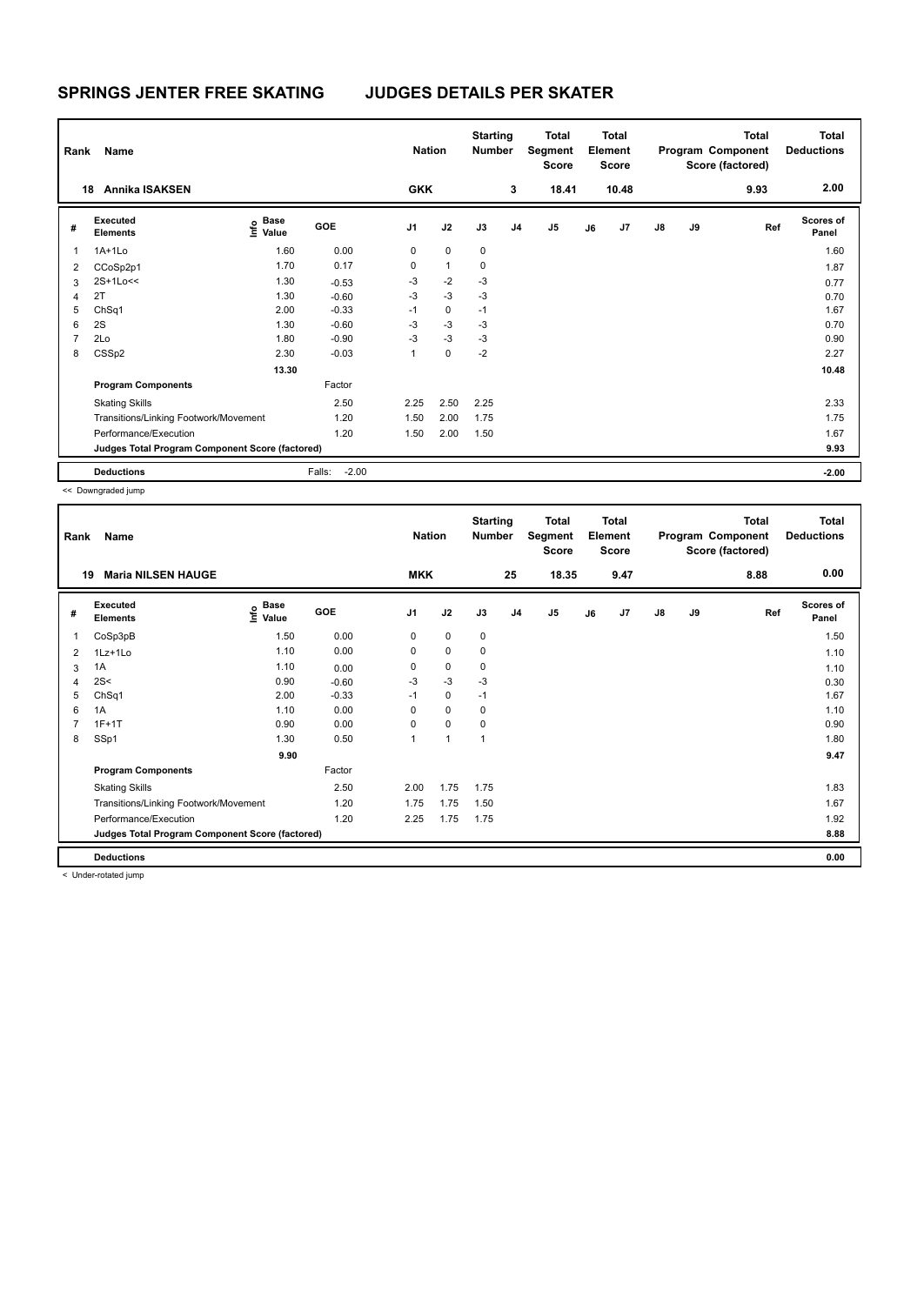| Rank           | Name                                            |                                    |                   | <b>Nation</b>  |             | <b>Starting</b><br><b>Number</b> |                | Total<br>Segment<br><b>Score</b> |    | <b>Total</b><br>Element<br>Score |               |    | <b>Total</b><br>Program Component<br>Score (factored) | <b>Total</b><br><b>Deductions</b> |
|----------------|-------------------------------------------------|------------------------------------|-------------------|----------------|-------------|----------------------------------|----------------|----------------------------------|----|----------------------------------|---------------|----|-------------------------------------------------------|-----------------------------------|
| 20             | <b>Aagot-Cecilia BRANDSLIEN</b>                 |                                    |                   | <b>GKK</b>     |             |                                  | $\overline{7}$ | 18.23                            |    | 9.43                             |               |    | 9.80                                                  | 1.00                              |
| #              | Executed<br><b>Elements</b>                     | <b>Base</b><br>$\frac{6}{5}$ Value | <b>GOE</b>        | J <sub>1</sub> | J2          | J3                               | J <sub>4</sub> | J <sub>5</sub>                   | J6 | J7                               | $\mathsf{J}8$ | J9 | Ref                                                   | <b>Scores of</b><br>Panel         |
| $\mathbf{1}$   | 1A                                              | 1.10                               | 0.00              | 0              | $\mathbf 0$ | 0                                |                |                                  |    |                                  |               |    |                                                       | 1.10                              |
| $\overline{2}$ | CSSp0                                           | 0.00                               | 0.00              | ٠              |             |                                  |                |                                  |    |                                  |               |    |                                                       | 0.00                              |
| 3              | $2S+1T$                                         | 1.70                               | $-0.20$           | $-1$           | $-1$        | $-1$                             |                |                                  |    |                                  |               |    |                                                       | 1.50                              |
| 4              | ChSq1                                           | 2.00                               | 0.53              | 1              | $-1$        | $\overline{\mathbf{c}}$          |                |                                  |    |                                  |               |    |                                                       | 2.53                              |
| 5              | 2T <                                            | 0.90                               | $-0.47$           | $-2$           | $-3$        | $-2$                             |                |                                  |    |                                  |               |    |                                                       | 0.43                              |
| 6              | 2S                                              | 1.30                               | $-0.40$           | $-3$           | $\mathbf 0$ | $-3$                             |                |                                  |    |                                  |               |    |                                                       | 0.90                              |
| 7              | $1A+1L0$                                        | 1.60                               | $-0.13$           | $\Omega$       | $-2$        | $\mathbf 0$                      |                |                                  |    |                                  |               |    |                                                       | 1.47                              |
| 8              | CCoSp2p2                                        | 2.00                               | $-0.50$           | $-3$           | $\mathbf 0$ | $-2$                             |                |                                  |    |                                  |               |    |                                                       | 1.50                              |
|                |                                                 | 10.60                              |                   |                |             |                                  |                |                                  |    |                                  |               |    |                                                       | 9.43                              |
|                | <b>Program Components</b>                       |                                    | Factor            |                |             |                                  |                |                                  |    |                                  |               |    |                                                       |                                   |
|                | <b>Skating Skills</b>                           |                                    | 2.50              | 2.25           | 1.75        | 2.25                             |                |                                  |    |                                  |               |    |                                                       | 2.08                              |
|                | Transitions/Linking Footwork/Movement           |                                    | 1.20              | 2.25           | 1.75        | 1.75                             |                |                                  |    |                                  |               |    |                                                       | 1.92                              |
|                | Performance/Execution                           |                                    | 1.20              | 2.00           | 1.75        | 2.00                             |                |                                  |    |                                  |               |    |                                                       | 1.92                              |
|                | Judges Total Program Component Score (factored) |                                    |                   |                |             |                                  |                |                                  |    |                                  |               |    |                                                       | 9.80                              |
|                | <b>Deductions</b>                               |                                    | $-1.00$<br>Falls: |                |             |                                  |                |                                  |    |                                  |               |    |                                                       | $-1.00$                           |

< Under-rotated jump

| Rank           | Name                                            |                                           |                   | <b>Nation</b>  |              | <b>Starting</b><br>Number |                | <b>Total</b><br>Segment<br><b>Score</b> |    | <b>Total</b><br>Element<br><b>Score</b> |               |    | <b>Total</b><br>Program Component<br>Score (factored) | <b>Total</b><br><b>Deductions</b> |
|----------------|-------------------------------------------------|-------------------------------------------|-------------------|----------------|--------------|---------------------------|----------------|-----------------------------------------|----|-----------------------------------------|---------------|----|-------------------------------------------------------|-----------------------------------|
| 21             | Hanna RIAN                                      |                                           |                   | <b>TSK</b>     |              |                           | 11             | 17.33                                   |    | 8.10                                    |               |    | 9.73                                                  | 0.50                              |
| #              | <b>Executed</b><br><b>Elements</b>              | $\frac{6}{5}$ Base<br>$\frac{1}{5}$ Value | GOE               | J <sub>1</sub> | J2           | J3                        | J <sub>4</sub> | J <sub>5</sub>                          | J6 | J7                                      | $\mathsf{J}8$ | J9 | Ref                                                   | <b>Scores of</b><br>Panel         |
| 1              | 1Lz+1Lo                                         | 1.10                                      | 0.00              | 0              | 0            | 0                         |                |                                         |    |                                         |               |    |                                                       | 1.10                              |
| $\overline{2}$ | $2S+1T<<$                                       | 1.30                                      | $-0.40$           | $-2$           | $-1$         | -3                        |                |                                         |    |                                         |               |    |                                                       | 0.90                              |
| 3              | 1A                                              | 1.10                                      | $-0.07$           | 0              | $-1$         | 0                         |                |                                         |    |                                         |               |    |                                                       | 1.03                              |
| 4              | SSp1                                            | 1.30                                      | 0.50              |                | $\mathbf{1}$ |                           |                |                                         |    |                                         |               |    |                                                       | 1.80                              |
| 5              | 1Lo                                             | 0.50                                      | 0.00              | 0              | 0            | 0                         |                |                                         |    |                                         |               |    |                                                       | 0.50                              |
| 6              | 1A                                              | 1.10                                      | 0.00              | $\Omega$       | $\mathbf 0$  | 0                         |                |                                         |    |                                         |               |    |                                                       | 1.10                              |
| 7              | ChSq1                                           | 2.00                                      | $-0.33$           | $-1$           | 0            | $-1$                      |                |                                         |    |                                         |               |    |                                                       | 1.67                              |
| 8              | CoSp0                                           | 0.00                                      | 0.00              |                |              |                           |                |                                         |    |                                         |               |    |                                                       | 0.00                              |
|                |                                                 | 8.40                                      |                   |                |              |                           |                |                                         |    |                                         |               |    |                                                       | 8.10                              |
|                | <b>Program Components</b>                       |                                           | Factor            |                |              |                           |                |                                         |    |                                         |               |    |                                                       |                                   |
|                | <b>Skating Skills</b>                           |                                           | 2.50              | 2.00           | 2.50         | 2.00                      |                |                                         |    |                                         |               |    |                                                       | 2.17                              |
|                | Transitions/Linking Footwork/Movement           |                                           | 1.20              | 1.50           | 2.25         | 1.50                      |                |                                         |    |                                         |               |    |                                                       | 1.75                              |
|                | Performance/Execution                           |                                           | 1.20              | 1.50           | 2.25         | 1.75                      |                |                                         |    |                                         |               |    |                                                       | 1.83                              |
|                | Judges Total Program Component Score (factored) |                                           |                   |                |              |                           |                |                                         |    |                                         |               |    |                                                       | 9.73                              |
|                | <b>Deductions</b>                               |                                           | Falls:<br>$-0.50$ |                |              |                           |                |                                         |    |                                         |               |    |                                                       | $-0.50$                           |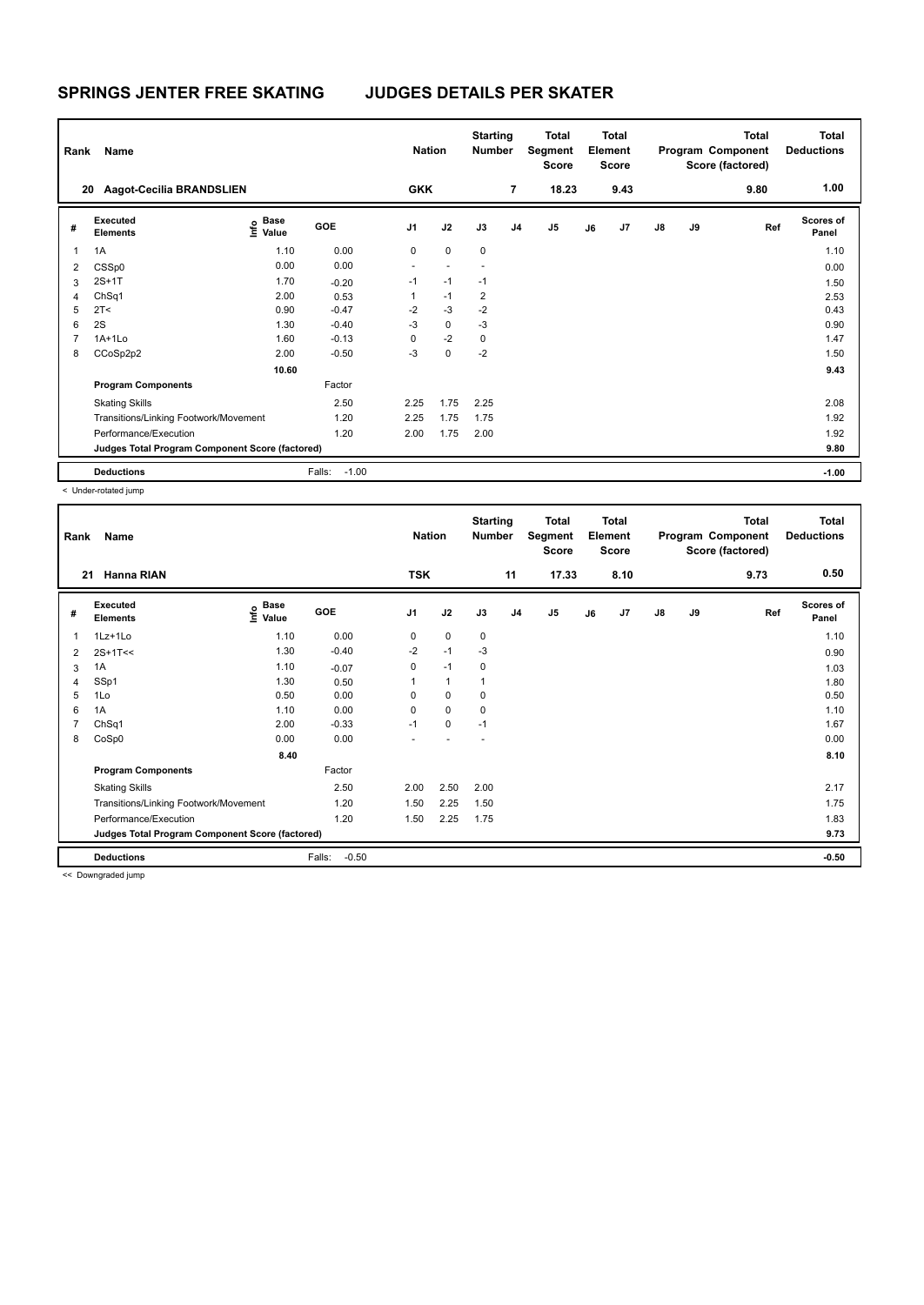| Rank         | Name<br><b>Esther RADDUM</b>                    |                                    |                   | <b>Nation</b><br><b>BKK</b> |             | <b>Starting</b><br><b>Number</b> | 16             | Total<br>Segment<br><b>Score</b> |    | <b>Total</b><br>Element<br><b>Score</b> |               |    | <b>Total</b><br>Program Component<br>Score (factored) | <b>Total</b><br><b>Deductions</b><br>0.50 |
|--------------|-------------------------------------------------|------------------------------------|-------------------|-----------------------------|-------------|----------------------------------|----------------|----------------------------------|----|-----------------------------------------|---------------|----|-------------------------------------------------------|-------------------------------------------|
| 22           |                                                 |                                    |                   |                             |             |                                  |                | 17.10                            |    | 7.90                                    |               |    | 9.70                                                  |                                           |
| #            | Executed<br><b>Elements</b>                     | <b>Base</b><br>$\frac{6}{5}$ Value | <b>GOE</b>        | J <sub>1</sub>              | J2          | J3                               | J <sub>4</sub> | J <sub>5</sub>                   | J6 | J7                                      | $\mathsf{J}8$ | J9 | Ref                                                   | <b>Scores of</b><br>Panel                 |
| $\mathbf{1}$ | 2Lo<<                                           | 0.50                               | $-0.27$           | $-3$                        | $-2$        | $-3$                             |                |                                  |    |                                         |               |    |                                                       | 0.23                                      |
| 2            | $2S < +1T$                                      | 0.80                               | $-0.13$           | $-2$                        | $-1$        | $-1$                             |                |                                  |    |                                         |               |    |                                                       | 0.67                                      |
| 3            | 1A                                              | 1.10                               | 0.00              | 0                           | $\mathbf 0$ | 0                                |                |                                  |    |                                         |               |    |                                                       | 1.10                                      |
| 4            | SSp0                                            | 0.00                               | 0.00              | ٠                           |             | ٠                                |                |                                  |    |                                         |               |    |                                                       | 0.00                                      |
| 5            | 2S<<                                            | 0.40                               | $-0.30$           | $-3$                        | $-3$        | $-3$                             |                |                                  |    |                                         |               |    |                                                       | 0.10                                      |
| 6            | ChSq1                                           | 2.00                               | 0.00              | 0                           | $\mathbf 0$ | $\mathbf 0$                      |                |                                  |    |                                         |               |    |                                                       | 2.00                                      |
| 7            | $1A+1T$                                         | 1.50                               | $-0.20$           | $-2$                        | $\mathbf 0$ | $-1$                             |                |                                  |    |                                         |               |    |                                                       | 1.30                                      |
| 8            | CCoSp3p2                                        | 2.50                               | 0.00              | 0                           | $\mathbf 0$ | 0                                |                |                                  |    |                                         |               |    |                                                       | 2.50                                      |
|              |                                                 | 8.80                               |                   |                             |             |                                  |                |                                  |    |                                         |               |    |                                                       | 7.90                                      |
|              | <b>Program Components</b>                       |                                    | Factor            |                             |             |                                  |                |                                  |    |                                         |               |    |                                                       |                                           |
|              | <b>Skating Skills</b>                           |                                    | 2.50              | 2.00                        | 2.00        | 2.00                             |                |                                  |    |                                         |               |    |                                                       | 2.00                                      |
|              | Transitions/Linking Footwork/Movement           |                                    | 1.20              | 1.75                        | 2.00        | 2.00                             |                |                                  |    |                                         |               |    |                                                       | 1.92                                      |
|              | Performance/Execution                           |                                    | 1.20              | 1.75                        | 2.25        | 2.00                             |                |                                  |    |                                         |               |    |                                                       | 2.00                                      |
|              | Judges Total Program Component Score (factored) |                                    |                   |                             |             |                                  |                |                                  |    |                                         |               |    |                                                       | 9.70                                      |
|              | <b>Deductions</b>                               |                                    | $-0.50$<br>Falls: |                             |             |                                  |                |                                  |    |                                         |               |    |                                                       | $-0.50$                                   |

| Rank | Name                                            |                                             |            | <b>Nation</b>  |                          | <b>Starting</b><br><b>Number</b> |                | Total<br>Segment<br><b>Score</b> |    | <b>Total</b><br>Element<br><b>Score</b> |               |    | <b>Total</b><br>Program Component<br>Score (factored) | <b>Total</b><br><b>Deductions</b> |
|------|-------------------------------------------------|---------------------------------------------|------------|----------------|--------------------------|----------------------------------|----------------|----------------------------------|----|-----------------------------------------|---------------|----|-------------------------------------------------------|-----------------------------------|
| 23   | Aleksandra PAPIERNIK                            |                                             |            | <b>TT</b>      |                          |                                  | 14             | 16.79                            |    | 7.91                                    |               |    | 8.88                                                  | 0.00                              |
| #    | Executed<br><b>Elements</b>                     | <b>Base</b><br>e <sup>Base</sup><br>⊆ Value | <b>GOE</b> | J <sub>1</sub> | J2                       | J3                               | J <sub>4</sub> | J <sub>5</sub>                   | J6 | J7                                      | $\mathsf{J}8$ | J9 | Ref                                                   | <b>Scores of</b><br>Panel         |
| 1    | $1A+1L0$                                        | 1.60                                        | 0.00       | 0              | $\mathbf 0$              | 0                                |                |                                  |    |                                         |               |    |                                                       | 1.60                              |
| 2    | $2S+SEQ$                                        | 1.04                                        | $-0.60$    | -3             | $-3$                     | -3                               |                |                                  |    |                                         |               |    |                                                       | 0.44                              |
| 3    | SSp1                                            | 1.30                                        | $-0.10$    | 0              | $\mathbf 0$              | $-1$                             |                |                                  |    |                                         |               |    |                                                       | 1.20                              |
| 4    | 1A                                              | 1.10                                        | 0.00       | 0              | $\mathbf 0$              | $\mathbf 0$                      |                |                                  |    |                                         |               |    |                                                       | 1.10                              |
| 5    | ChSq1                                           | 2.00                                        | 0.47       | 0              | $\mathbf{1}$             | $\mathbf{1}$                     |                |                                  |    |                                         |               |    |                                                       | 2.47                              |
| 6    | 1F                                              | 0.50                                        | 0.00       | 0              | $\mathbf 0$              | 0                                |                |                                  |    |                                         |               |    |                                                       | 0.50                              |
| 7    | CoSp                                            | 0.00                                        | 0.00       | ٠              | $\overline{\phantom{a}}$ |                                  |                |                                  |    |                                         |               |    |                                                       | 0.00                              |
| 8    | 1Lz                                             | 0.60                                        | 0.00       | 0              | $\pmb{0}$                | 0                                |                |                                  |    |                                         |               |    |                                                       | 0.60                              |
|      |                                                 | 8.14                                        |            |                |                          |                                  |                |                                  |    |                                         |               |    |                                                       | 7.91                              |
|      | <b>Program Components</b>                       |                                             | Factor     |                |                          |                                  |                |                                  |    |                                         |               |    |                                                       |                                   |
|      | <b>Skating Skills</b>                           |                                             | 2.50       | 1.75           | 2.00                     | 1.75                             |                |                                  |    |                                         |               |    |                                                       | 1.83                              |
|      | Transitions/Linking Footwork/Movement           |                                             | 1.20       | 1.50           | 2.00                     | 1.75                             |                |                                  |    |                                         |               |    |                                                       | 1.75                              |
|      | Performance/Execution                           |                                             | 1.20       | 1.50           | 2.00                     | 2.00                             |                |                                  |    |                                         |               |    |                                                       | 1.83                              |
|      | Judges Total Program Component Score (factored) |                                             |            |                |                          |                                  |                |                                  |    |                                         |               |    |                                                       | 8.88                              |
|      | <b>Deductions</b>                               |                                             |            |                |                          |                                  |                |                                  |    |                                         |               |    |                                                       | 0.00                              |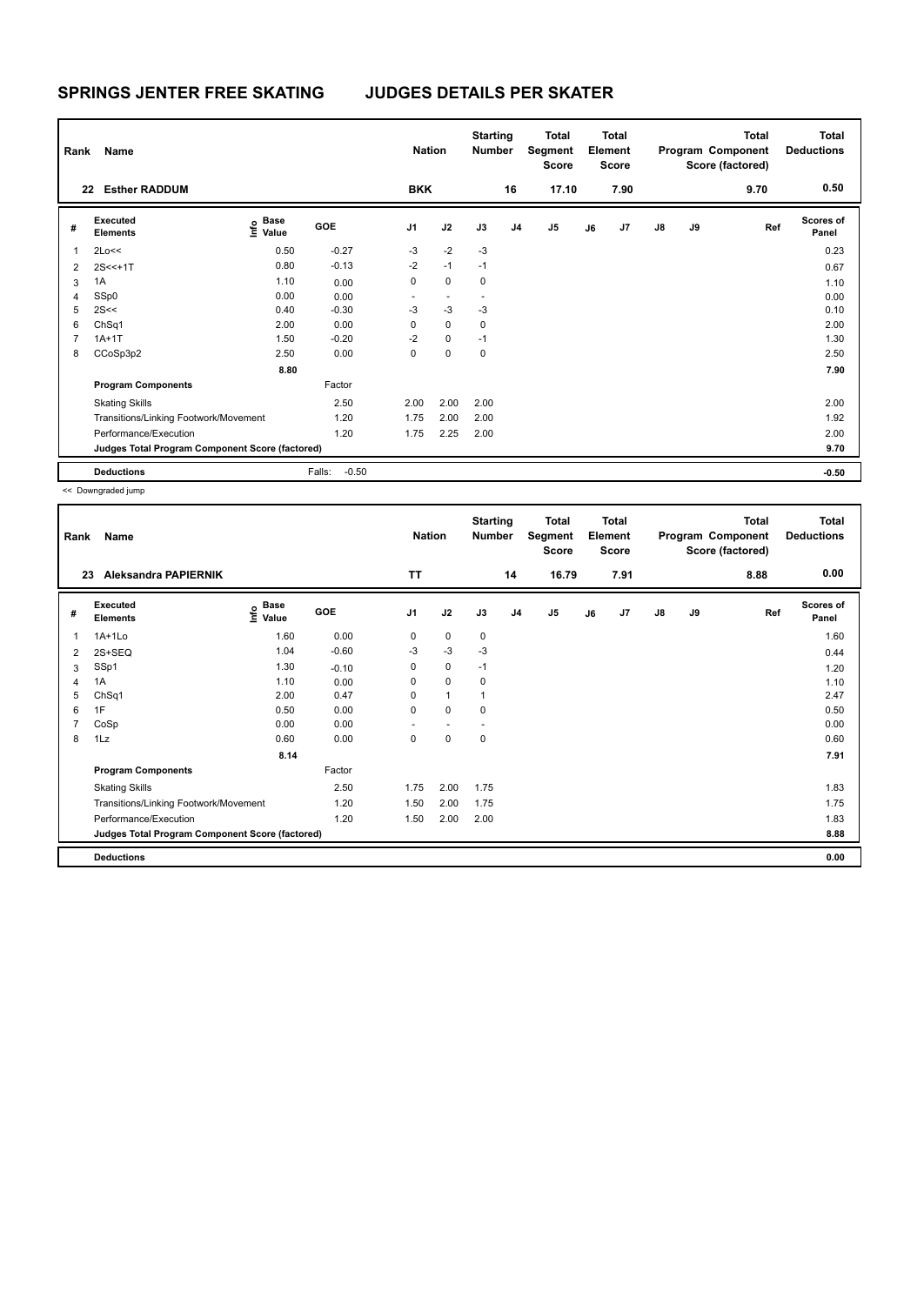| Rank | Name                                            |                            |                   | <b>Nation</b>  |             | <b>Starting</b><br><b>Number</b> |                | Total<br>Segment<br>Score |    | <b>Total</b><br>Element<br>Score |               |    | <b>Total</b><br>Program Component<br>Score (factored) | Total<br><b>Deductions</b> |
|------|-------------------------------------------------|----------------------------|-------------------|----------------|-------------|----------------------------------|----------------|---------------------------|----|----------------------------------|---------------|----|-------------------------------------------------------|----------------------------|
| 24   | Kornelia HØISÆTHER                              |                            |                   | <b>AKK</b>     |             |                                  | 1              | 15.97                     |    | 7.07                             |               |    | 9.40                                                  | 0.50                       |
| #    | <b>Executed</b><br><b>Elements</b>              | Base<br>$\frac{e}{2}$ Base | <b>GOE</b>        | J <sub>1</sub> | J2          | J3                               | J <sub>4</sub> | J <sub>5</sub>            | J6 | J7                               | $\mathsf{J}8$ | J9 | Ref                                                   | <b>Scores of</b><br>Panel  |
| 1    | $2S+1T$                                         | 1.70                       | $-0.07$           | $-1$           | $\mathbf 0$ | 0                                |                |                           |    |                                  |               |    |                                                       | 1.63                       |
| 2    | 1Lo+1A+SEQ                                      | 1.28                       | 0.00              | 0              | 0           | 0                                |                |                           |    |                                  |               |    |                                                       | 1.28                       |
| 3    | SSp1                                            | 1.30                       | 0.00              | 0              | $\mathbf 0$ | 0                                |                |                           |    |                                  |               |    |                                                       | 1.30                       |
| 4    | 2T<<                                            | 0.40                       | $-0.30$           | -3             | $-3$        | $-3$                             |                |                           |    |                                  |               |    |                                                       | 0.10                       |
| 5    | 1A                                              | 1.10                       | $-0.07$           | 0              | $\mathbf 0$ | $-1$                             |                |                           |    |                                  |               |    |                                                       | 1.03                       |
| 6    | ChSq0                                           | 0.00                       | 0.00              | ٠              |             |                                  |                |                           |    |                                  |               |    |                                                       | 0.00                       |
| 7    | 2S<<                                            | 0.40                       | $-0.17$           | $-2$           | $-1$        | $-2$                             |                |                           |    |                                  |               |    |                                                       | 0.23                       |
| 8    | CCoSp2p1                                        | 1.70                       | $-0.20$           | $-1$           | $\mathbf 0$ | $-1$                             |                |                           |    |                                  |               |    |                                                       | 1.50                       |
|      |                                                 | 7.88                       |                   |                |             |                                  |                |                           |    |                                  |               |    |                                                       | 7.07                       |
|      | <b>Program Components</b>                       |                            | Factor            |                |             |                                  |                |                           |    |                                  |               |    |                                                       |                            |
|      | <b>Skating Skills</b>                           |                            | 2.50              | 2.00           | 2.00        | 2.00                             |                |                           |    |                                  |               |    |                                                       | 2.00                       |
|      | Transitions/Linking Footwork/Movement           |                            | 1.20              | 1.75           | 1.75        | 2.25                             |                |                           |    |                                  |               |    |                                                       | 1.92                       |
|      | Performance/Execution                           |                            | 1.20              | 1.75           | 1.75        | 1.75                             |                |                           |    |                                  |               |    |                                                       | 1.75                       |
|      | Judges Total Program Component Score (factored) |                            |                   |                |             |                                  |                |                           |    |                                  |               |    |                                                       | 9.40                       |
|      | <b>Deductions</b>                               |                            | $-0.50$<br>Falls: |                |             |                                  |                |                           |    |                                  |               |    |                                                       | $-0.50$                    |

| Rank           | Name                                            |                                           |         | <b>Nation</b>  |             | <b>Starting</b><br><b>Number</b> |                | <b>Total</b><br>Segment<br><b>Score</b> |    | <b>Total</b><br>Element<br><b>Score</b> |               |    | <b>Total</b><br>Program Component<br>Score (factored) | Total<br><b>Deductions</b> |
|----------------|-------------------------------------------------|-------------------------------------------|---------|----------------|-------------|----------------------------------|----------------|-----------------------------------------|----|-----------------------------------------|---------------|----|-------------------------------------------------------|----------------------------|
| 25             | <b>Erika FAANESSEN</b>                          |                                           |         | <b>BKK</b>     |             |                                  | 21             | 15.52                                   |    | 7.54                                    |               |    | 7.98                                                  | 0.00                       |
| #              | Executed<br><b>Elements</b>                     | $\frac{e}{E}$ Base<br>$\frac{e}{E}$ Value | GOE     | J <sub>1</sub> | J2          | J3                               | J <sub>4</sub> | J5                                      | J6 | J7                                      | $\mathsf{J}8$ | J9 | Ref                                                   | <b>Scores of</b><br>Panel  |
| $\mathbf{1}$   | $\overline{A}$                                  | 0.00                                      | 0.00    |                |             |                                  |                |                                         |    |                                         |               |    |                                                       | 0.00                       |
| 2              | 1Lo+1Lo                                         | 1.00                                      | 0.00    | 0              | 0           | 0                                |                |                                         |    |                                         |               |    |                                                       | 1.00                       |
| 3              | SSp2                                            | 1.60                                      | 0.17    | 0              | $\mathbf 0$ |                                  |                |                                         |    |                                         |               |    |                                                       | 1.77                       |
| 4              | $1Lz+1Lo$                                       | 1.10                                      | 0.00    | 0              | 0           | 0                                |                |                                         |    |                                         |               |    |                                                       | 1.10                       |
| 5              | 1A<<                                            | 0.00                                      | 0.00    | $\sim$         | $\sim$      |                                  |                |                                         |    |                                         |               |    |                                                       | 0.00                       |
| 6              | ChSq1                                           | 2.00                                      | $-0.33$ | $-1$           | $\mathbf 0$ | $-1$                             |                |                                         |    |                                         |               |    |                                                       | 1.67                       |
| $\overline{7}$ | 1F                                              | 0.50                                      | 0.00    | 0              | $\mathbf 0$ | 0                                |                |                                         |    |                                         |               |    |                                                       | 0.50                       |
| 8              | CCoSp3p1                                        | 2.00                                      | $-0.50$ | $-2$           | $-1$        | $-2$                             |                |                                         |    |                                         |               |    |                                                       | 1.50                       |
|                |                                                 | 8.20                                      |         |                |             |                                  |                |                                         |    |                                         |               |    |                                                       | 7.54                       |
|                | <b>Program Components</b>                       |                                           | Factor  |                |             |                                  |                |                                         |    |                                         |               |    |                                                       |                            |
|                | <b>Skating Skills</b>                           |                                           | 2.50    | 1.50           | 1.75        | 1.75                             |                |                                         |    |                                         |               |    |                                                       | 1.67                       |
|                | Transitions/Linking Footwork/Movement           |                                           | 1.20    | 1.50           | 1.50        | 1.25                             |                |                                         |    |                                         |               |    |                                                       | 1.42                       |
|                | Performance/Execution                           |                                           | 1.20    | 2.00           | 1.75        | 1.50                             |                |                                         |    |                                         |               |    |                                                       | 1.75                       |
|                | Judges Total Program Component Score (factored) |                                           |         |                |             |                                  |                |                                         |    |                                         |               |    |                                                       | 7.98                       |
|                | <b>Deductions</b>                               |                                           |         |                |             |                                  |                |                                         |    |                                         |               |    |                                                       | 0.00                       |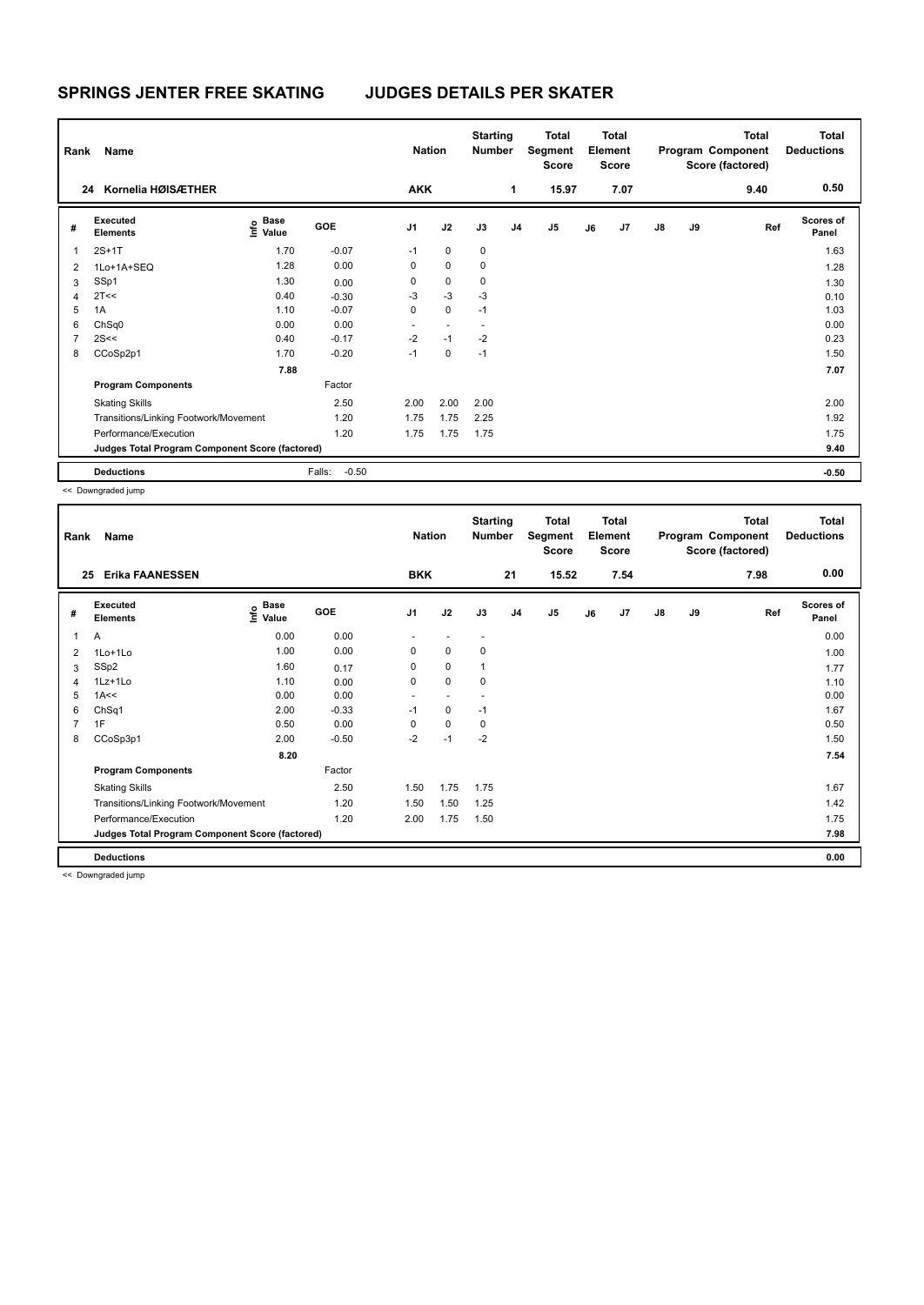| Rank | Name                                            |                            |         | <b>Nation</b>  |             | <b>Starting</b><br><b>Number</b> |                | <b>Total</b><br>Segment<br><b>Score</b> |    | <b>Total</b><br>Element<br><b>Score</b> |               |    | Total<br>Program Component<br>Score (factored) | <b>Total</b><br><b>Deductions</b> |
|------|-------------------------------------------------|----------------------------|---------|----------------|-------------|----------------------------------|----------------|-----------------------------------------|----|-----------------------------------------|---------------|----|------------------------------------------------|-----------------------------------|
| 26   | <b>Nela EIKUM</b>                               |                            |         | <b>FKK</b>     |             |                                  | 12             | 15.31                                   |    | 8.26                                    |               |    | 7.05                                           | 0.00                              |
| #    | Executed<br><b>Elements</b>                     | Base<br>$\frac{e}{2}$ Base | GOE     | J <sub>1</sub> | J2          | J3                               | J <sub>4</sub> | J <sub>5</sub>                          | J6 | J7                                      | $\mathsf{J}8$ | J9 | Ref                                            | <b>Scores of</b><br>Panel         |
| 1    | 2S<<                                            | 0.40                       | $-0.30$ | $-3$           | $-3$        | $-3$                             |                |                                         |    |                                         |               |    |                                                | 0.10                              |
| 2    | CCoSp2pB                                        | 1.50                       | $-0.30$ | $-1$           | $-1$        | $-1$                             |                |                                         |    |                                         |               |    |                                                | 1.20                              |
| 3    | $1F+1Lo$                                        | 1.00                       | $-0.07$ | $-1$           | $\mathbf 0$ | $-1$                             |                |                                         |    |                                         |               |    |                                                | 0.93                              |
| 4    | 1A                                              | 1.10                       | $-0.07$ | 0              | $\mathbf 0$ | $-1$                             |                |                                         |    |                                         |               |    |                                                | 1.03                              |
| 5    | SSp2                                            | 1.60                       | 0.00    | 0              | $\mathbf 0$ | 0                                |                |                                         |    |                                         |               |    |                                                | 1.60                              |
| 6    | ChSq1                                           | 2.00                       | $-0.17$ | 0              | $\mathbf 0$ | $-1$                             |                |                                         |    |                                         |               |    |                                                | 1.83                              |
|      | $1$ Lo $+1$ Lo                                  | 1.00                       | 0.00    | 0              | $\mathbf 0$ | 0                                |                |                                         |    |                                         |               |    |                                                | 1.00                              |
| 8    | 1Lz                                             | 0.60                       | $-0.03$ | $-1$           | $\mathbf 0$ | $\pmb{0}$                        |                |                                         |    |                                         |               |    |                                                | 0.57                              |
|      |                                                 | 9.20                       |         |                |             |                                  |                |                                         |    |                                         |               |    |                                                | 8.26                              |
|      | <b>Program Components</b>                       |                            | Factor  |                |             |                                  |                |                                         |    |                                         |               |    |                                                |                                   |
|      | <b>Skating Skills</b>                           |                            | 2.50    | 1.50           | 1.50        | 1.50                             |                |                                         |    |                                         |               |    |                                                | 1.50                              |
|      | Transitions/Linking Footwork/Movement           |                            | 1.20    | 1.50           | 1.50        | 1.25                             |                |                                         |    |                                         |               |    |                                                | 1.42                              |
|      | Performance/Execution                           |                            | 1.20    | 1.25           | 1.50        | 1.25                             |                |                                         |    |                                         |               |    |                                                | 1.33                              |
|      | Judges Total Program Component Score (factored) |                            |         |                |             |                                  |                |                                         |    |                                         |               |    |                                                | 7.05                              |
|      | <b>Deductions</b>                               |                            |         |                |             |                                  |                |                                         |    |                                         |               |    |                                                | 0.00                              |

| Rank | Name                                            |                              |         | <b>Nation</b>  |                          | <b>Starting</b><br>Number |                | <b>Total</b><br>Segment<br><b>Score</b> |    | <b>Total</b><br>Element<br><b>Score</b> |               |    | <b>Total</b><br>Program Component<br>Score (factored) | <b>Total</b><br><b>Deductions</b> |
|------|-------------------------------------------------|------------------------------|---------|----------------|--------------------------|---------------------------|----------------|-----------------------------------------|----|-----------------------------------------|---------------|----|-------------------------------------------------------|-----------------------------------|
| 27   | <b>Frida SULISTIONO</b>                         |                              |         | <b>LKK</b>     |                          |                           | 19             | 14.07                                   |    | 5.89                                    |               |    | 8.18                                                  | 0.00                              |
| #    | <b>Executed</b><br><b>Elements</b>              | <b>Base</b><br>١nf٥<br>Value | GOE     | J <sub>1</sub> | J2                       | J3                        | J <sub>4</sub> | J <sub>5</sub>                          | J6 | J7                                      | $\mathsf{J}8$ | J9 | Ref                                                   | <b>Scores of</b><br>Panel         |
| 1    | 1A                                              | 1.10                         | $-0.60$ | $-3$           | $-3$                     | -3                        |                |                                         |    |                                         |               |    |                                                       | 0.50                              |
| 2    | 1Lze+1Lo                                        | 1.00                         | $-0.17$ | $-2$           | $\mathbf 0$              | -3                        |                |                                         |    |                                         |               |    |                                                       | 0.83                              |
| 3    | SSp2                                            | 1.60                         | 0.50    | $\mathbf{1}$   | $\mathbf{1}$             | $\mathbf{1}$              |                |                                         |    |                                         |               |    |                                                       | 2.10                              |
| 4    | 1Lze                                            | 0.50                         | $-0.17$ | $-1$           | $-1$                     | -3                        |                |                                         |    |                                         |               |    |                                                       | 0.33                              |
| 5    | ChSq1                                           | 2.00                         | $-1.00$ | $-2$           | $-2$                     | $-2$                      |                |                                         |    |                                         |               |    |                                                       | 1.00                              |
| 6    | 1A                                              | 1.10                         | $-0.40$ | $-2$           | $-2$                     | $-2$                      |                |                                         |    |                                         |               |    |                                                       | 0.70                              |
| 7    | CCoSp0                                          | 0.00                         | 0.00    |                | $\overline{\phantom{a}}$ |                           |                |                                         |    |                                         |               |    |                                                       | 0.00                              |
| 8    | 1F                                              | 0.50                         | $-0.07$ | 0              | 0                        | $-2$                      |                |                                         |    |                                         |               |    |                                                       | 0.43                              |
|      |                                                 | 7.80                         |         |                |                          |                           |                |                                         |    |                                         |               |    |                                                       | 5.89                              |
|      | <b>Program Components</b>                       |                              | Factor  |                |                          |                           |                |                                         |    |                                         |               |    |                                                       |                                   |
|      | <b>Skating Skills</b>                           |                              | 2.50    | 1.50           | 2.00                     | 1.50                      |                |                                         |    |                                         |               |    |                                                       | 1.67                              |
|      | Transitions/Linking Footwork/Movement           |                              | 1.20    | 1.50           | 2.00                     | 1.25                      |                |                                         |    |                                         |               |    |                                                       | 1.58                              |
|      | Performance/Execution                           |                              | 1.20    | 1.75           | 2.25                     | 1.25                      |                |                                         |    |                                         |               |    |                                                       | 1.75                              |
|      | Judges Total Program Component Score (factored) |                              |         |                |                          |                           |                |                                         |    |                                         |               |    |                                                       | 8.18                              |
|      | <b>Deductions</b>                               |                              |         |                |                          |                           |                |                                         |    |                                         |               |    |                                                       | 0.00                              |